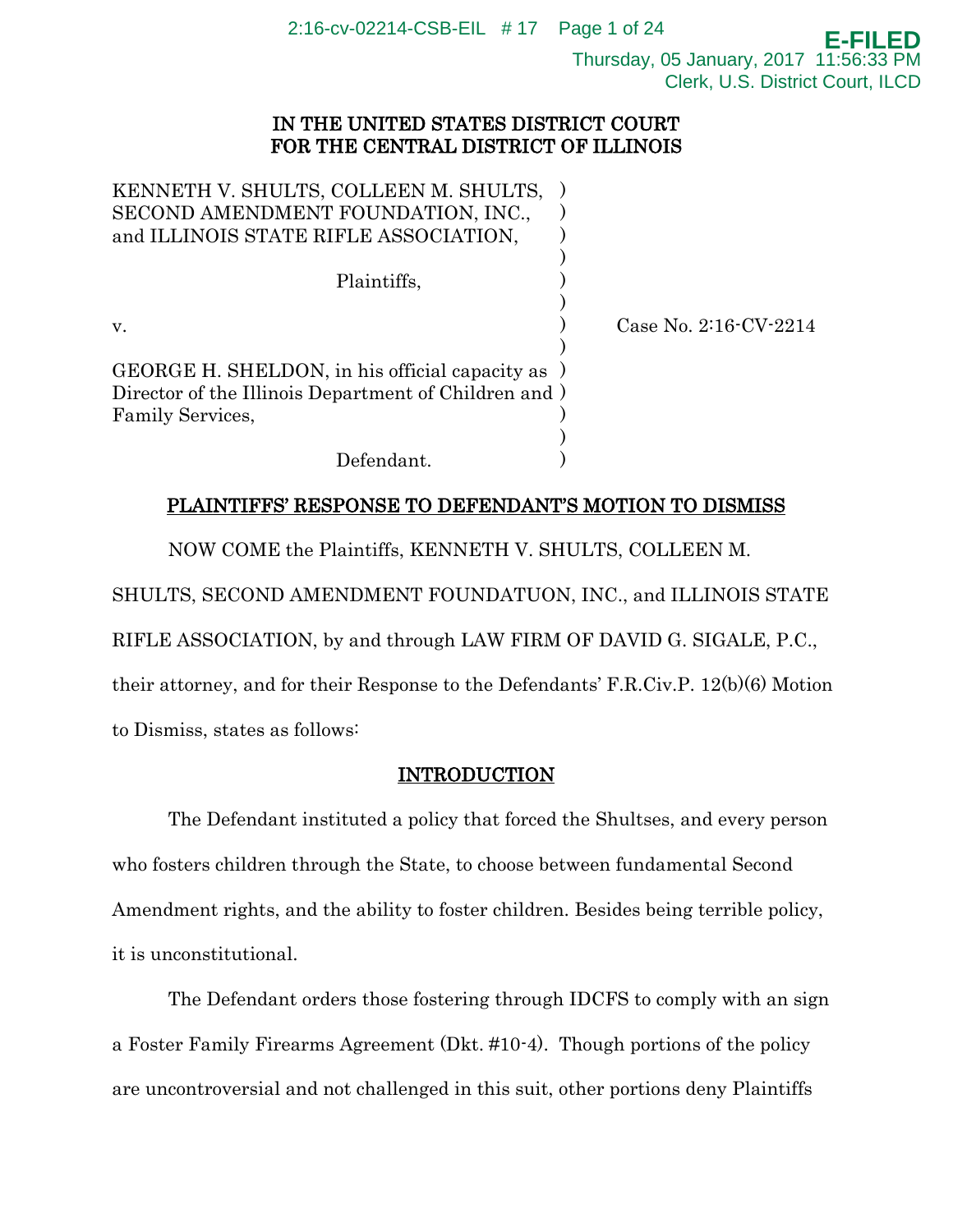## 2:16-cv-02214-CSB-EIL # 17 Page 2 of 24

the ability to defend themselves and their families, both in a vacuum and as compared to other types of parents in the State.

In compelling this choice, the Defendant is treating persons who foster (whether or not they also have natural or adopted children) differently from those who have only natural or adopted children. This discrimination, which serves no purpose, violates the Plaintiffs right to substantive due process and equal protection under the law pursuant to the Fourteenth Amendment, as well as those similarlysituated to Plaintiffs, such as members of the Plaintiff Second Amendment Foundation or Illinois State Rifle Association.

The policy also denies Plaintiffs their fundamental right to keep and bear arms under the Second Amendment to the United States Constitution. It is inequitable and improper that people trying to provide a better environment for children in need should have to make the decision required by the Defendant's policy. Every day these unconstitutional policies are in force, they irreparably harm not only the Plaintiffs but potentially their families as well, including children foster and natural.

Besides being unconstitutional under any form of heightened scrutiny, the Defendant has no valid interest in denying the fundamental rights of handgun possession and self-defense to law-abiding Illinois residents whose only offense is wanting to help children.

Therefore, under the Second Amendment to the United States Constitution, District of Columbia v. Heller, 554 U.S. 570 (2008) and McDonald v. City of Chicago,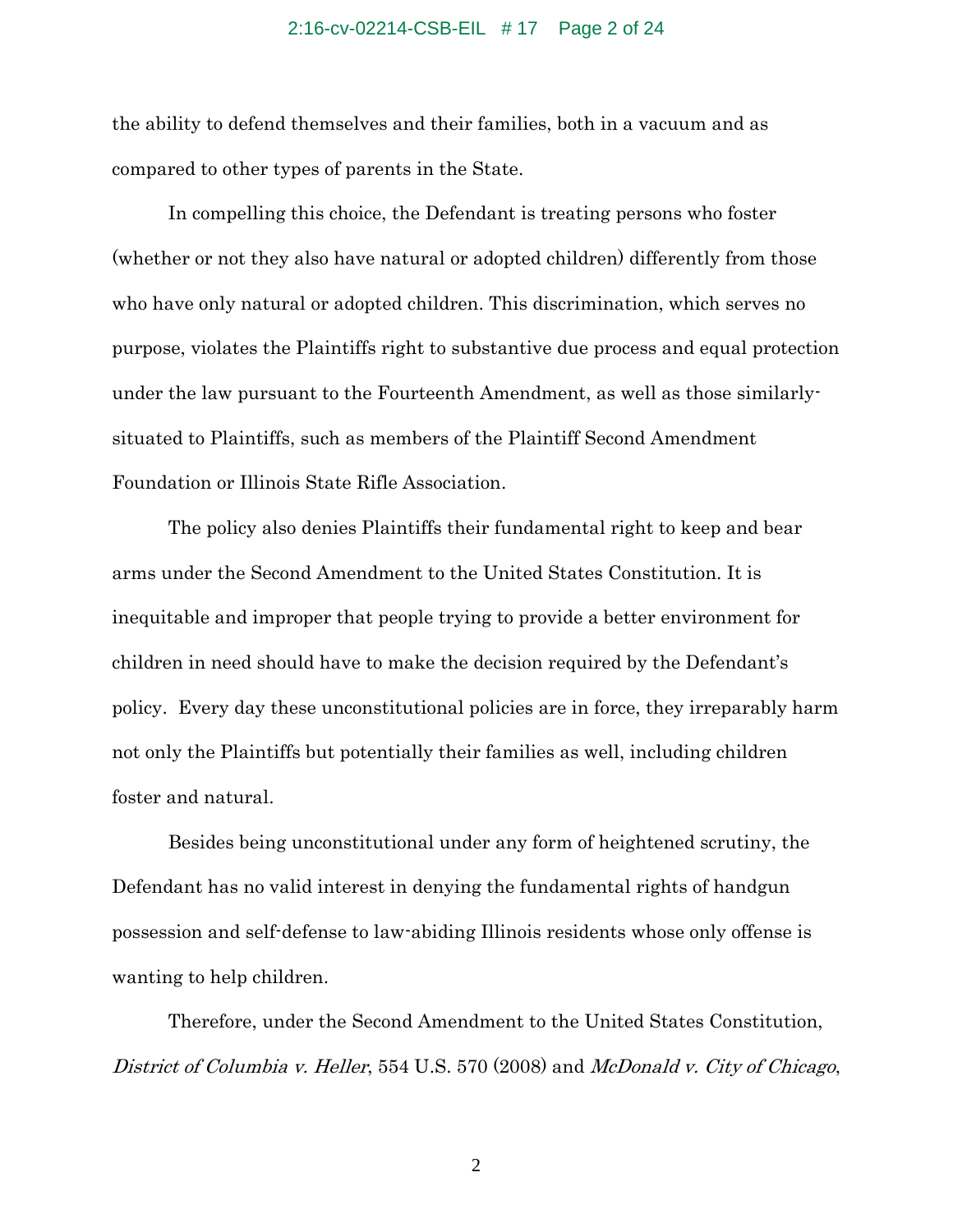#### 2:16-cv-02214-CSB-EIL # 17 Page 3 of 24

130 S.Ct. 3010 (2010), Plaintiffs have stated a valid claim, and Defendant's Motion to Dismiss should be denied.

### STATEMENT OF FACTS

 Plaintiff Kenneth Shults is 37 years old, and resides with his family in Fairmount, Illinois. He is married to co-Plaintiff Colleen. Kenneth is a Project Manager for a computer-numeric control (CNC) machine shop in central Illinois, which manufactures and repairs custom machine parts. He has been in this industry for almost twenty years. Kenneth and his wife have been foster parents to two children in the State of Illinois since 2007, providing a stable environment to children without one, and plan to continue to do so in the future. They currently have one foster child, whom they are in the process of adopting, plus they have three natural children in their home (Complaint at  $\P$  8).

 For the last two years, Kenneth has been an instructor at a youth firearms safety camp in Bloomington, Illinois, focusing on safely handling and using weapons for all manner of shooting sports (Complaint at ¶ 9).

 Plaintiff Colleen Shults resides with her family in Fairmount, Illinois. She is married to co-Plaintiff Kenneth. She works as a LPN nurse at Danville Correctional Center, part of the Illinois Department of Corrections. Colleen and her husband have been foster parents to two children in the State of Illinois since 2007, providing a stable environment to children without one, and plan to continue to do so in the future. They currently have one foster child, whom they are in the process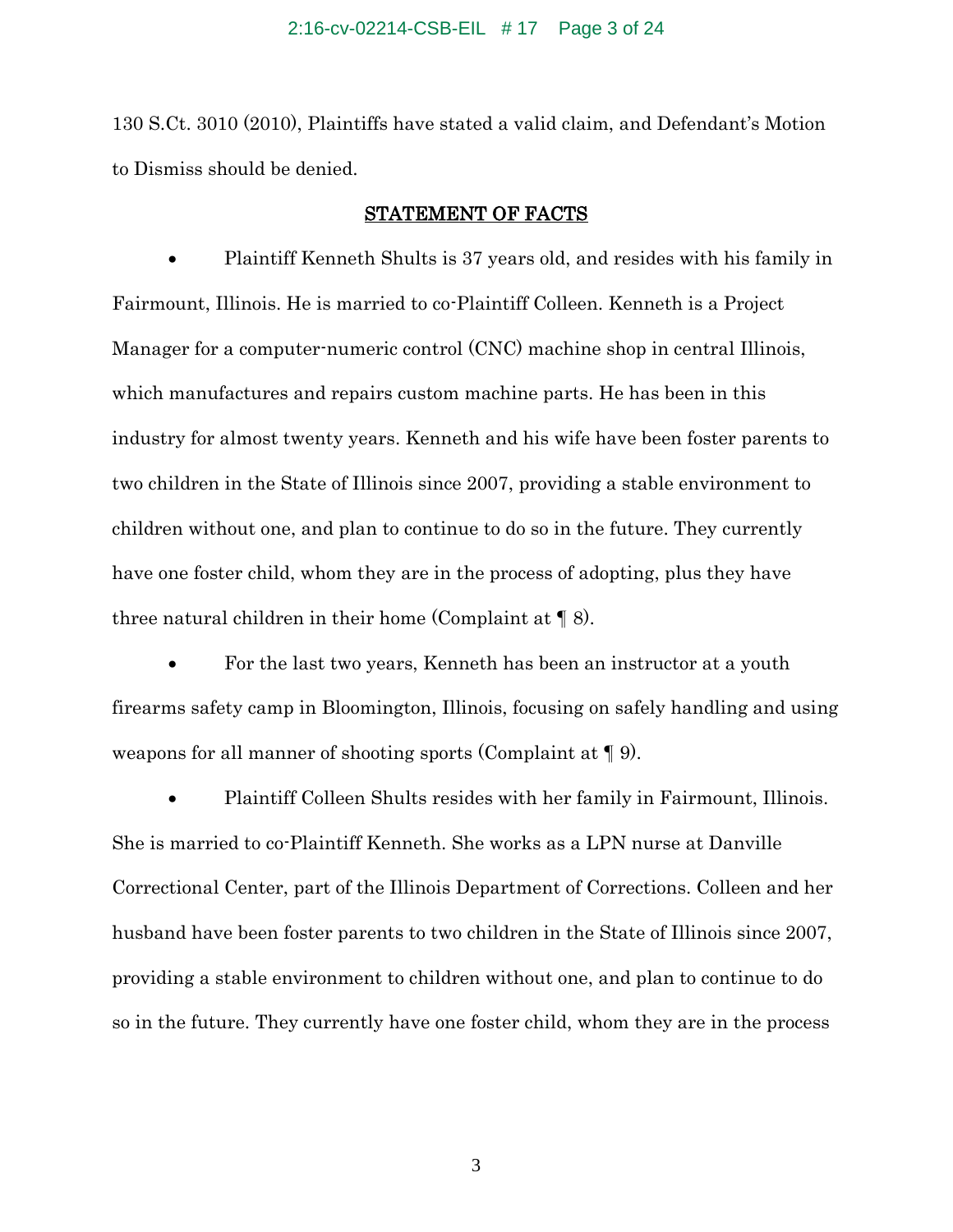#### 2:16-cv-02214-CSB-EIL # 17 Page 4 of 24

of adopting, plus they have three natural children in their home (Complaint at ¶ 10).

• In March, 2016, Colleen received a letter from the Illinois Department of Corrections – Central Intelligence Unit that prisoners in the IDOC system were using people-locator websites on the Internet to learn the home addresses of IDOC staff, including correctional officers and nurses. The letter warned Colleen and those like her to be careful and diligent for their safety (Complaint at ¶ 11).

 The Shultses are allowed to possess firearms in Illinois generally, but are prohibited by the IDCFS policy complained-of herein from possessing loaded functional firearms in their homes so long as they currently are foster parents, or plan to be foster parents in the future (Complaint at ¶ 12).

 The Shultses would possess loaded and functional firearms for self defense and defense of family, but refrain from doing so because they fear their foster children being taken away from them by the State, and/or being prohibited from being foster parents in the future, all due to the IDCFS policy complained-of herein (Complaint at  $\P$  13).

 SAF is a non-profit membership organization incorporated under the laws of Washington with its principal place of business in Bellevue, Washington. SAF's membership includes foster parents residing in Illinois. SAF has over 650,000 members and supporters nationwide. The purposes of SAF include education, research, publishing and legal action focusing on the Constitutional right privately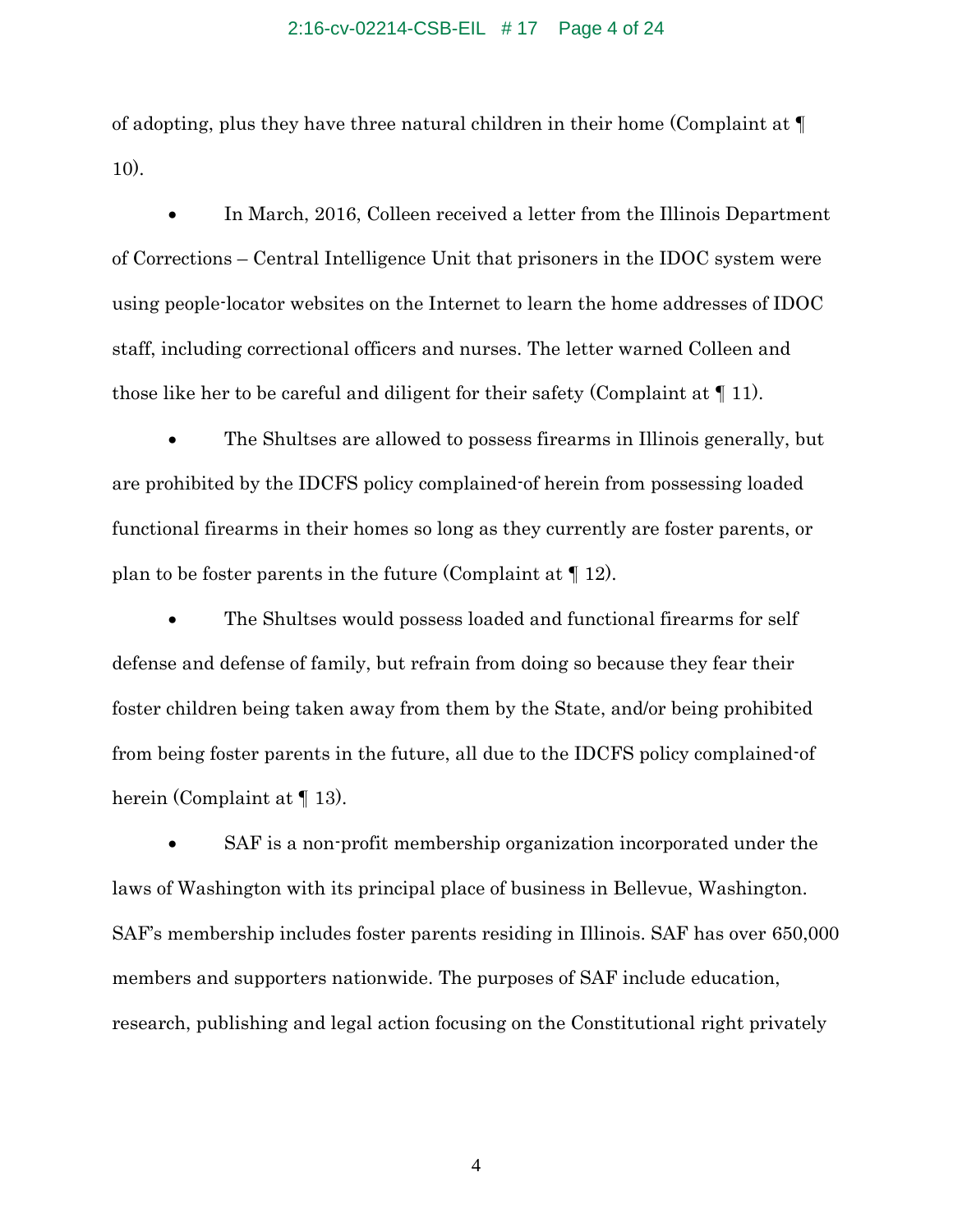#### 2:16-cv-02214-CSB-EIL # 17 Page 5 of 24

to own and possess firearms. SAF brings this action on behalf of itself and its members (Complaint at ¶ 14).

 Members of SAF who are foster parents in Illinois would possess and carry loaded and functional concealed handguns in public for self-defense, but refrain from doing so because they fear their foster children being taken away from them by the State, and/or being prohibited from being foster parents in the future, all due to the IDCFS policy complained of herein (Complaint at  $\P$  15).

 ISRA is a non-profit membership organization incorporated under the laws of Illinois with its principal place of business in Chatsworth, Illinois. ISRA has over 17,000 members and supporters in Illinois, and many members outside the State of Illinois. The purposes of ISRA include securing the Constitutional right to privately own and possess firearms within Illinois, through education, outreach, and litigation. ISRA brings this action on behalf of itself and its members (Complaint at ¶ 16).

 Members of ISRA who are foster parents in Illinois would possess and carry loaded and functional concealed handguns in public for self-defense, but refrain from doing so because they fear their foster children being taken away from them by the State, and/or being prohibited from being foster parents in the future, all due to the IDCFS policy complained-of herein (Complaint at ¶ 17).

 Kenneth and Colleen Shults are members of SAF and ISRA (Complaint at ¶ 18).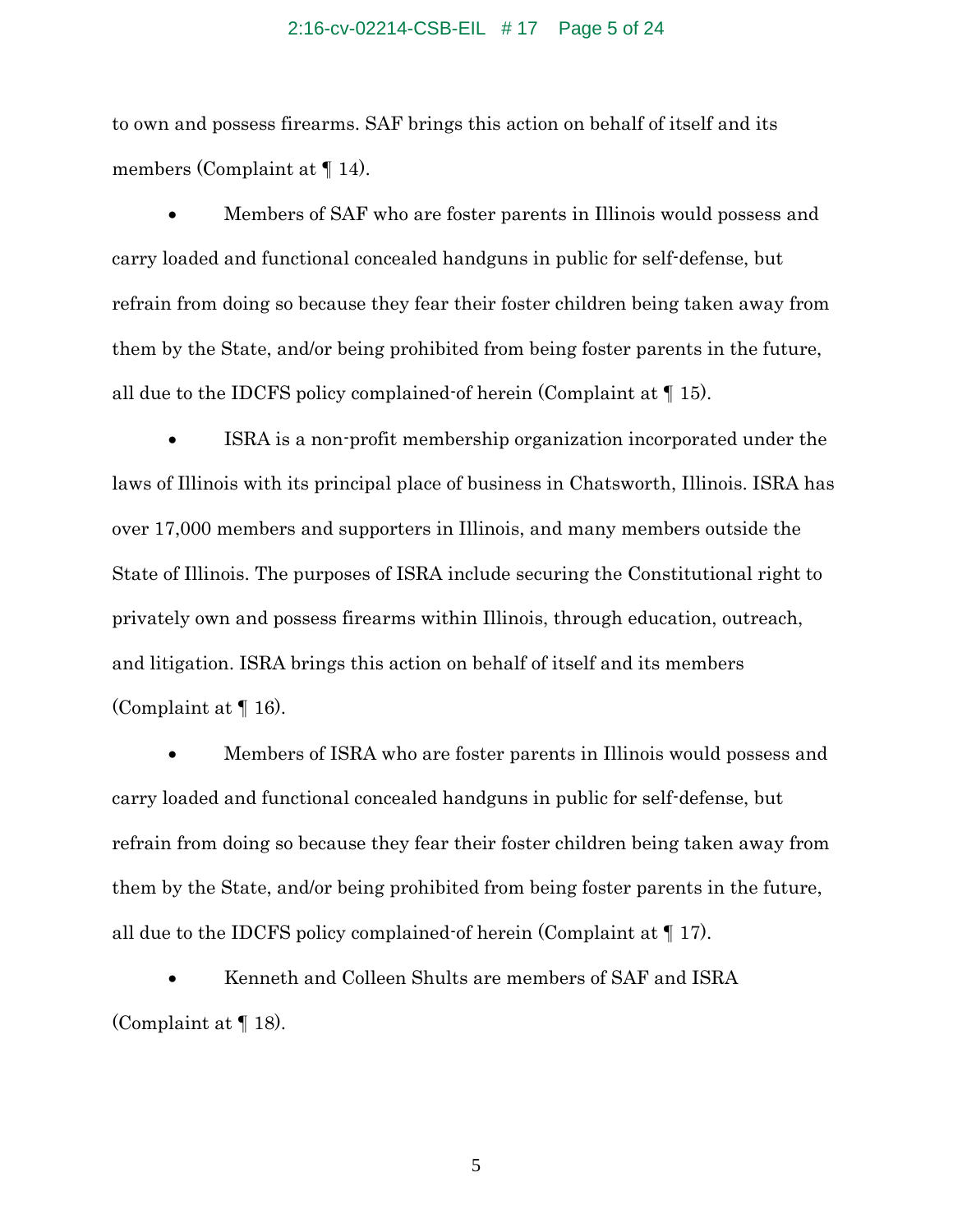### 2:16-cv-02214-CSB-EIL # 17 Page 6 of 24

 Defendant Sheldon is the Director of the Illinois Department of Children and Family Services. In Sheldon's official capacity, he is responsible for enforcing certain of Illinois's laws, customs, practices, and policies, specifically those challenged herein. In that capacity, Sheldon is presently enforcing the laws, customs, practices and policies complained of in this action. Specifically, Sheldon is the authority charged with processing and administering the foster parenting system in Illinois (Complaint at ¶ 19).

 Since as early as August 1, 2009, the IDCFS has had in effect Rule  $402.8(g)$  (previously  $402.8(i)$ ) of the Licensing Standards for Foster Family Homes, which states:

> Any and all firearms and ammunition shall be locked up at all times and kept in places inaccessible to children. No firearms possessed in violation of a State or Federal law or a local government ordinance shall be present in the home at any time. Loaded guns shall not be kept in a foster home unless required by law enforcement officers and in accordance with their law enforcement agency's safety procedures.

(Complaint at ¶ 23.)

 Further, all foster parents are required to complete Form CFS 402-A, entitled "Acknowledgment of Compliance/Part 402 Licensing Standards for Foster Family Homes. Contained in CFS 402-A is "Section III. Firearms" is a recitation of Rule  $402.8(g)$ , and the requirement that the prospective foster parent make the following certification:

> I certify that there are no firearms on the premises, but will immediately notify the Licensing Representative and complete form CFS 452-2, Foster Family Firearms Arrangement, if I, or any member of the foster family home, acquires a firearm.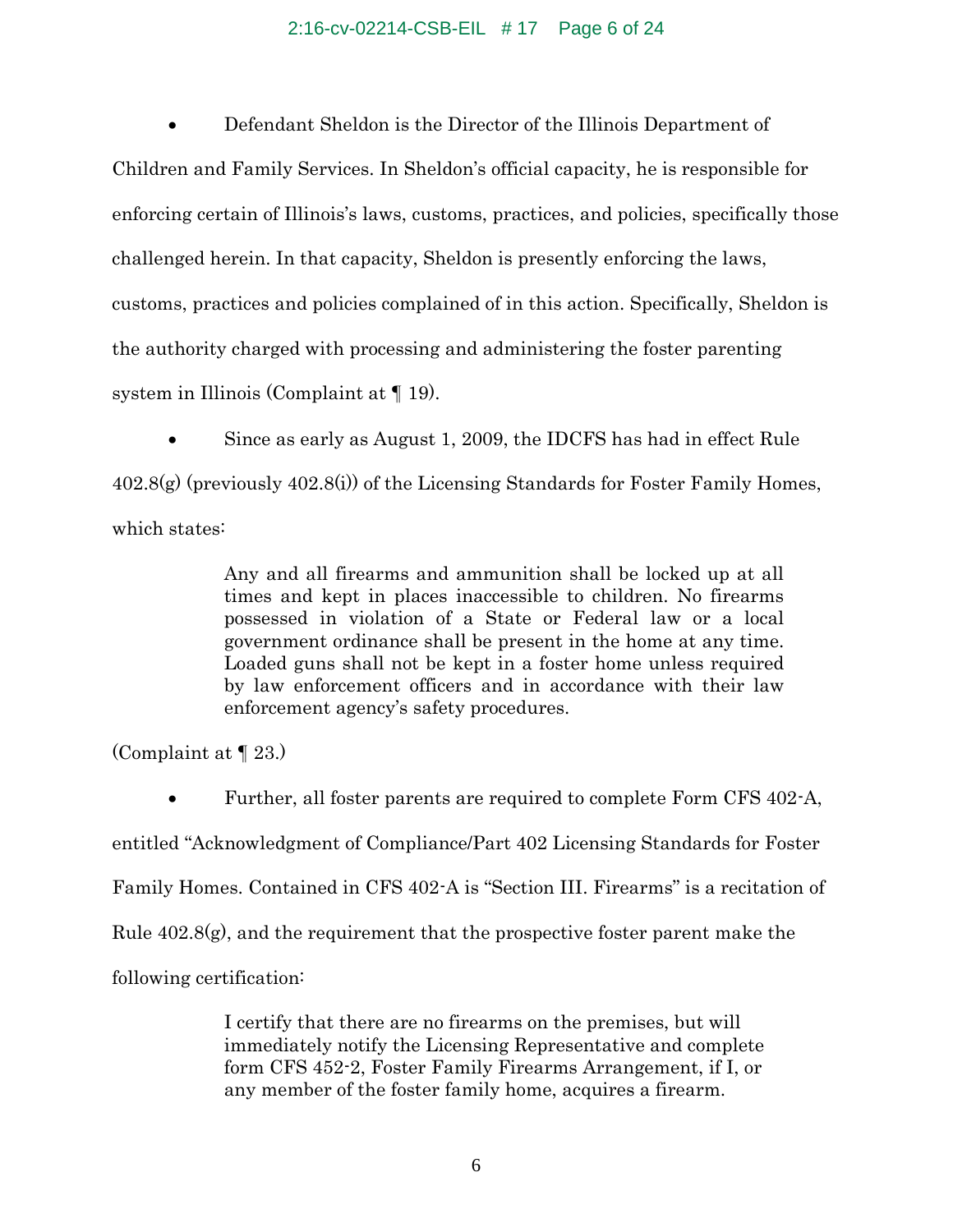(Complaint at ¶ 24.)

 Form CFS 452-2 is entitled Foster Family Firearms Agreement ("FFFA"). The FFFA requires the prospective foster parents to provide the IDCFS with a list of all firearms in the home including their location, a list of all ammunition in the home including its location that must be in locked storage separate from any firearms, and to notify IDCFS in writing if there are any changes to the provided information (Complaint at ¶ 25).

 The Shultses were required to sign and abide to the content of the Acknowledgment of Compliance and the FFFA to continue as a foster home (Complaint at ¶ 26).

 On May 1, 2015, Defendant sent "Policy Guide 2015.08 – Enhanced Firearm Safety in Foster Family Homes" to the Shultses, which requires trigger locks on any firearms in the home, even if the firearm is locked in a gun safe separate from ammunition, with the key off the premises or only in the owner's possession (Complaint at ¶ 27).

 In addition, the Shultses were recently told by IDCFS employees that they would be required to present all firearms in their home to IDCFS employees for inspection, to ensure they had trigger locks. The Shultses are fearful of losing their foster daughter if they complain or do not comply with the policies listed in the paragraphs above (Complaint at ¶ 28).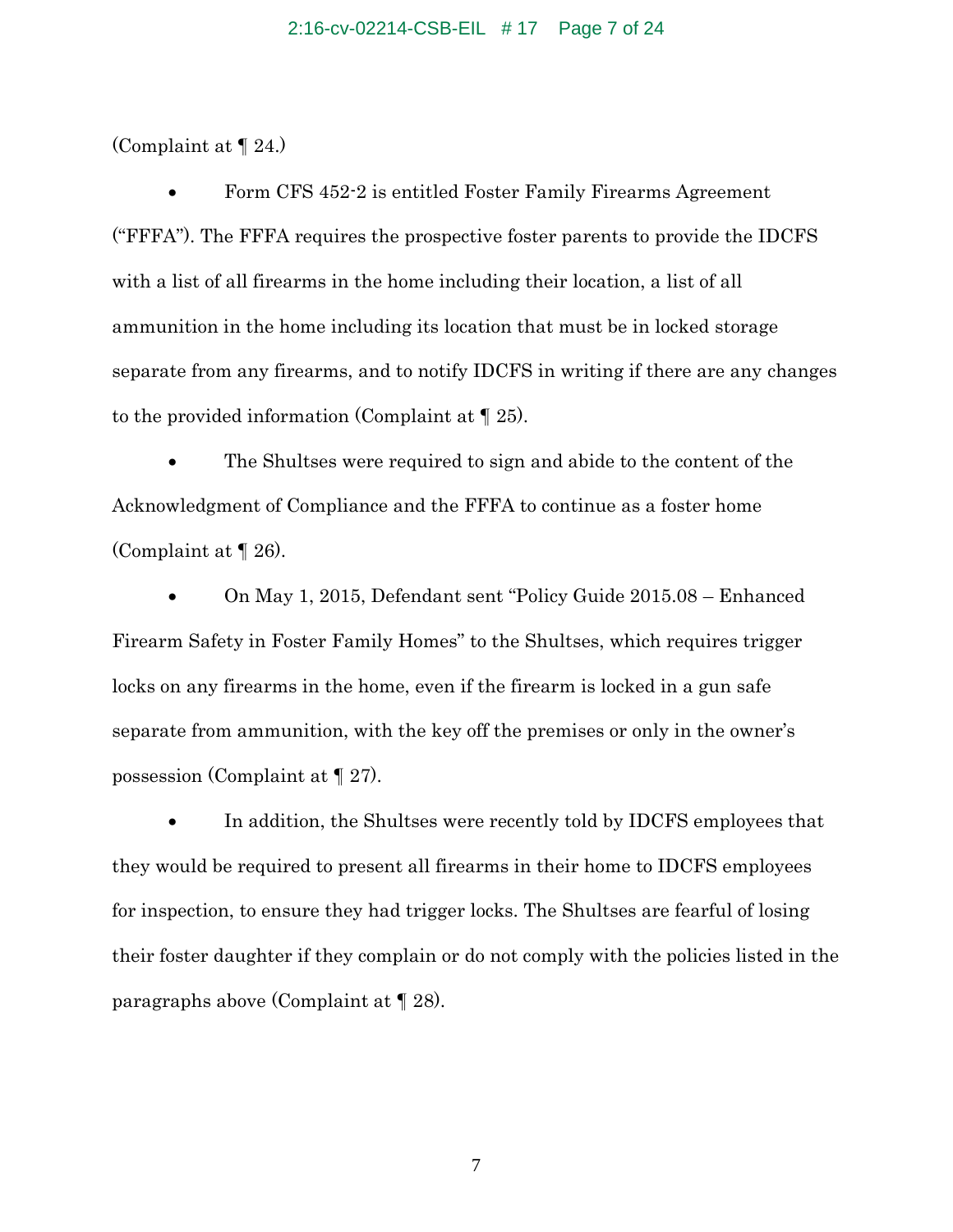## ARGUMENT

# Standard for Motion to Dismiss

## F.R.Civ.P. 12(b)(6) Standard

"[W]hen considering whether to dismiss a complaint for failure to state a claim upon which relief can be granted, the Court takes the allegations in the complaint as true, viewing all facts -- as well as any inferences reasonably drawn therefrom  $\cdot \cdot$  in the light most favorable to the plaintiff. *Marshall-Mosby v.* Corporate Receivables, Inc., 205 F.3d 323, 326 (7th Cir. 2000); Bell Atlantic Corp., 127 S.Ct. at 1955 (citing Swierkiewicz v. Sorema N.A., 534 U.S. 506, 508, n. 1 [ ] (2002)). A well-pleaded complaint may proceed even if it appears "that actual proof of those facts is improbable, and that a recovery is very remote and unlikely." Bell Atlantic Corp., 127 S.Ct. at 1965. Nevertheless, the factual allegations in the complaint must be enough to raise a right to relief above the speculative level. Bell Atlantic Corp., 127 S.Ct. at 1973-74 & n.14." Manuel v. Lyles, 2008 U.S. Dist. LEXIS 51433, 5-6 (N.D.Ill. June 30, 2008).

# I. PLAINTIFF STATES A CLAIM FOR VIOLATIONS OF THEIR SECOND AMENDMENT RIGHTS.

The Second Amendment provides:

A well regulated Militia, being necessary to the security of a free State, the right of the people to keep and bear Arms, shall not be infringed.

U.S. Const. amend. II.

The Second Amendment "is fully applicable against the States." McDonald v. City of Chicago, 561 U.S. 3025, 130 S. Ct. 3020, 3026 (2010).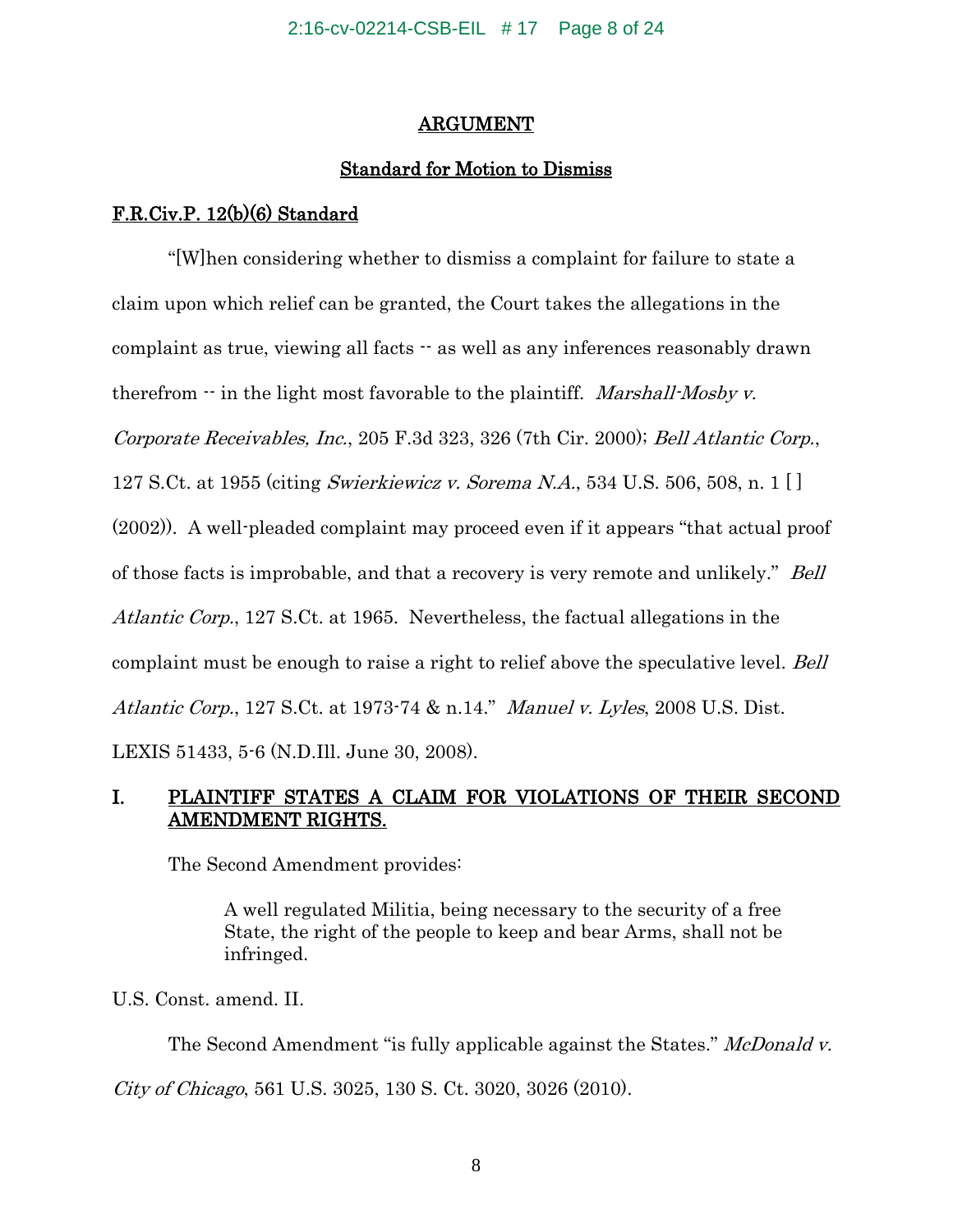### 2:16-cv-02214-CSB-EIL # 17 Page 9 of 24

The Amendment protects the right to "keep" as well as to "bear" operable arms, i.e., "to possess and carry weapons in case of confrontation." Heller, 554 U.S. at 592 (emphasis added).

Heller considered whether Washington D.C.'s "prohibition on the possession of usable handguns in the home violates the Second Amendment . . . ." Id. at 573. The Court found that the requirement that firearms "be rendered and kept inoperable . . . makes it impossible for citizens to use them for the core lawful purpose of self-defense . . . ." Id. at 630. And it held that the Second Amendment "surely elevates above all other interests the right of law-abiding, responsible citizens to use arms in defense of hearth and home." Id. at 635. "A statute . . . which requires arms to be so borne as to render them wholly useless for the purpose of defence, would be clearly unconstitutional." Id. at 629, quoting State v. Reid, 1 Ala . 612, 616-617 (1840).

St. George Tucker wrote: "Wherever . . . the right of the people to keep and bear arms is, under any colour or pretext whatsoever, prohibited, liberty, if not already annihilated, is on the brink of destruction." Tucker, View of the Constitution of the United States, 1 BLACKSTONE'S COMMENTARIES, ed. app. at 300 (1803). Heller endorsed this passage from Tucker. 554 U.S. at 606.

The constitutional text states categorically that the right "shall not be infringed." It is ludicrous that the First Amendment prohibition on "abridging the freedom of speech, or of the press" means that such freedom may be prohibited based on a legislative declaration, or agency policy, that the right is too dangerous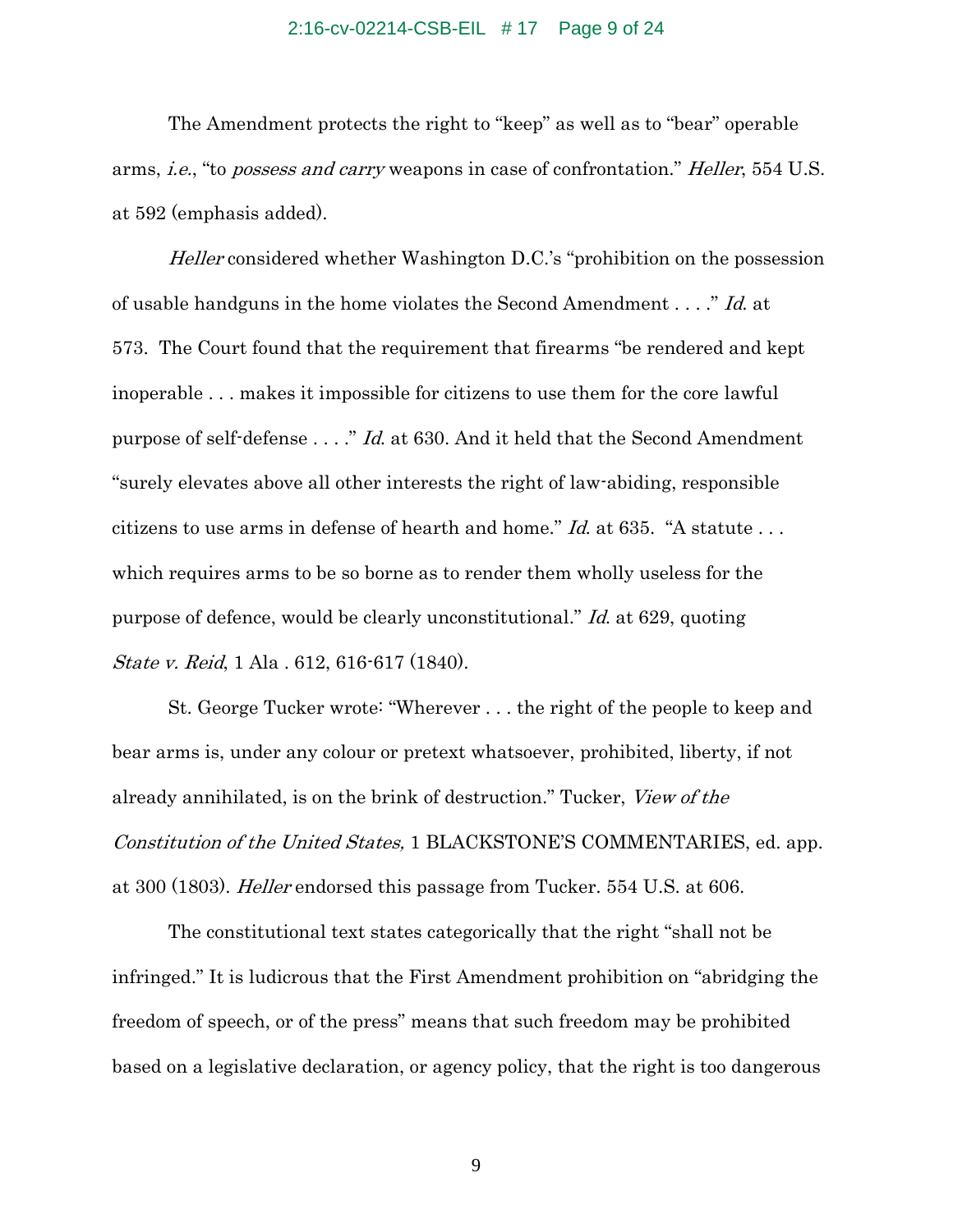## 2:16-cv-02214-CSB-EIL # 17 Page 10 of 24

to allow. The mere possibility of accidents does not justify prohibiting responsible persons from keeping operable arms, as "the enshrinement of constitutional rights necessarily takes certain policy choices off the table. These include the absolute prohibition of handguns held and used for self-defense in the home." Id. at 636.

Indeed, the fundamental right of self-defense is severely restricted by the Defendant's policies, as a locked-away firearm with no readily-available ammunition is of little help for those whose homes are being invaded, especially since one rarely has any advance warning before the intruder kicks in the door and breaks into the home. In such situations, every second counts, and the IDCFS firearms policy robs homeowners of those valuable seconds, if not destroys the practical ability for self-defense entirely.

Defendant states that "the licensing regulations do not ban firearms in foster homes," (Dkt. #10 at p.13), but this is disingenuous. By requiring that any firearms be unloaded, locked away, inaccessible, outfitted with trigger locks, and separate from the also locked-up ammunition, it is clear the Second Amendment right has been destroyed in foster homes.

"[T]he Supreme Court made clear in *Heller* that it wasn't going to make the right to bear arms depend on casualty counts," Moore v. Madigan, 702 F.3d 933, 939 (7th Cir. 2012). Nevertheless, Defendant tries to justify the IDCFS policy on the claim that armed, law-abiding citizens pose a threat to foster children. Mainly, this was based on one unidentified and undetailed incident (Dkt. #10 at pp. 5-6).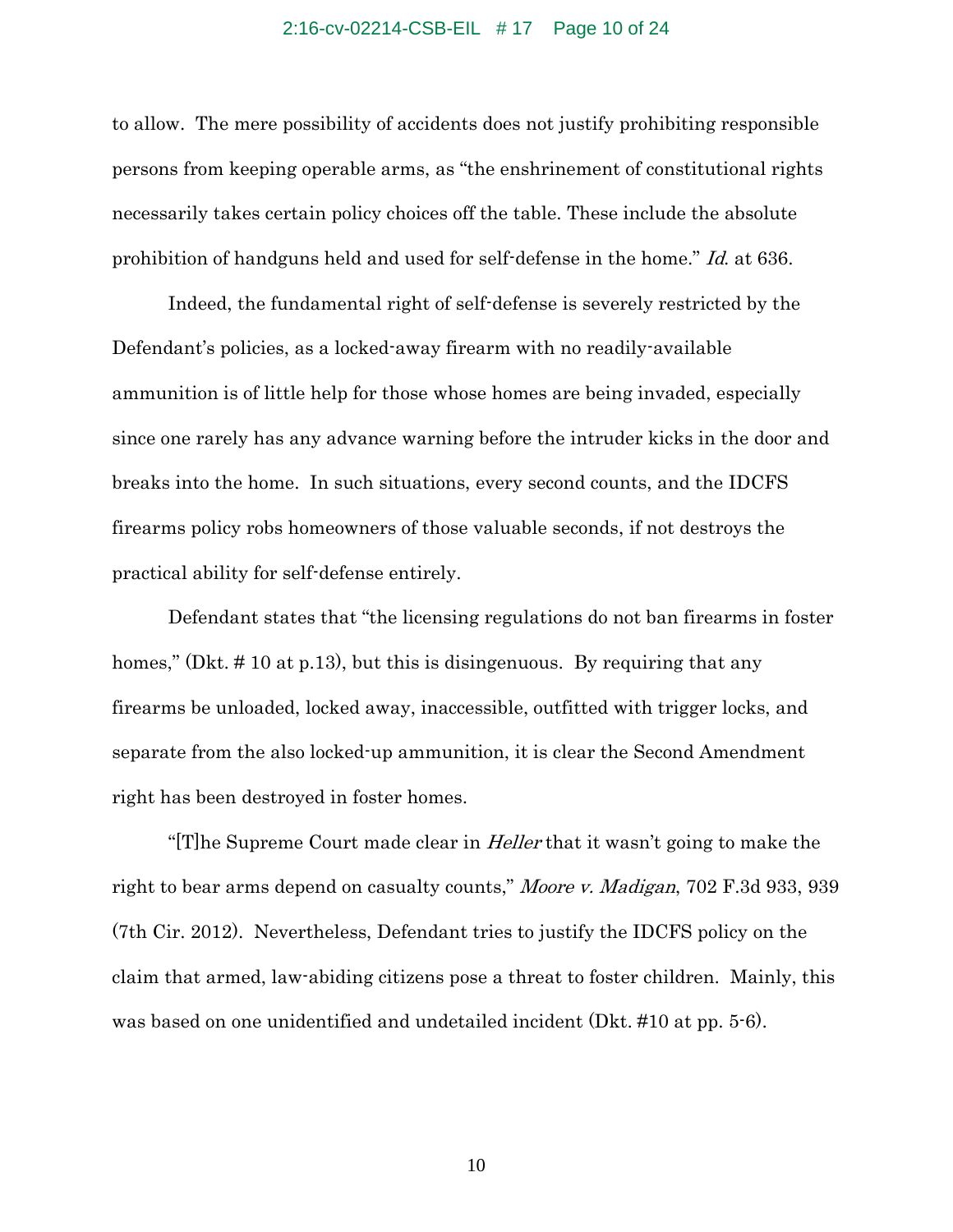## 2:16-cv-02214-CSB-EIL # 17 Page 11 of 24

Also, the Defendant cites to an unidentified "in-depth literature review" for the impetus of the policies  $Id$ , at p.6), but there is likewise no detail provided. In his Motion, there is also research cited, but it is contradicted and at best cannot be parsed out in a Motion to Dismiss. In particular, Defendant cites to authorities that supposedly show that a gun kept in the home for self-defense is dangerous to children in the home. This research has been debunked by (1) the National Research Council (NRC) of the National Academies of Science and (2) the Centers for Disease Control (CDC).

The NRC reviewed the body of firearms literature, and concluded that the studies: (i) utterly failed to establish that gun ownership increased the risk of violence to the owner, (ii) were incapable of throwing light on "the impact of firearms on homicide or the utility of firearms for self-defense," and (iii) made conclusions "that owning firearms for personal protection is 'counterproductive' and that 'people should be strongly discouraged from keeping guns in the home' " that were simply "not tenable." FIREARMS AND VIOLENCE: A CRITICAL REVIEW 118-19 (Charles F. Wellford et al. eds., 2005) (citation omitted).

The CDC likewise found that the research was flawed and "inconsistent" and as a result there was "insufficient evidence" to conclude that firearms injury can be reduced either by "[b]ans on specified firearms or ammunition" or by requiring gun owners "to store ... firearms locked ... [or] unloaded" in the home. See First Reports Evaluating the Effectiveness of Strategies for Preventing Violence: Early Childhood Home Visitation and Firearms Laws, 52 MORBIDITY & MORTALITY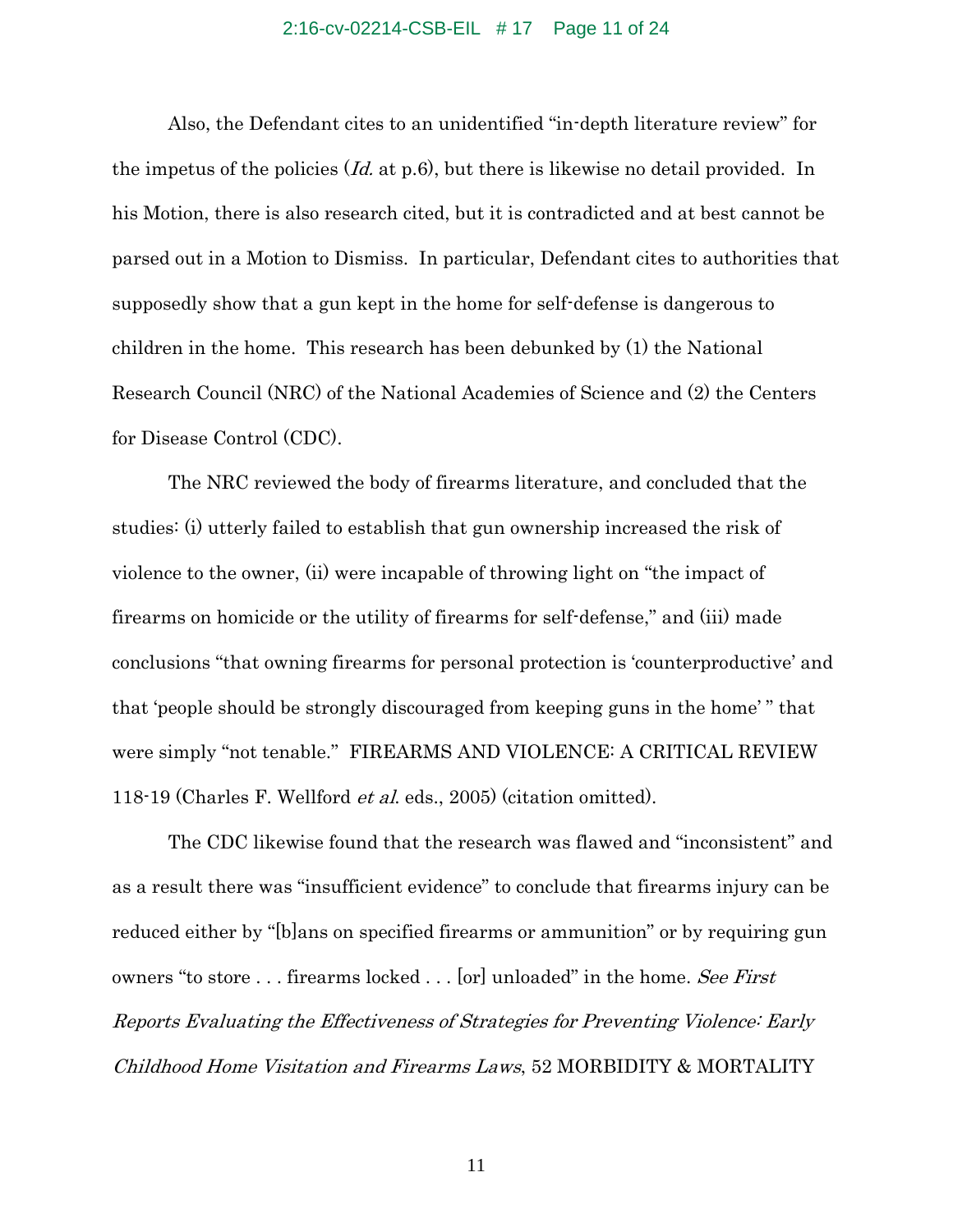### 2:16-cv-02214-CSB-EIL # 17 Page 12 of 24

WEEKLY REP. 15, 17-18 (Oct. 3, 2003), available at

www.cdc.gov/mmwr/PDF/rr/rr5214.pdf; Robert Hahn et al., Firearms Laws and the Reduction of Violence: A Systematic Review, 28 AM. J. PREV. MED. 40, 40, 49, 56 (2005).

Armed civilians, even though they greatly outnumber police officers, make far fewer mistakes with their firearms than do the police. Each year there are approximately thirty instances in which a civilian mistakenly shoots and kills an innocent individual who was not actually a burglar, mugger, or similar assailant but "[o]ver the same period the police erroneously kill five to eleven times more innocent people." See JOYCE LEE MALCOLM, GUNS AND VIOLENCE: THE ENGLISH EXPERIENCE 239  $\&$  n.71 (2002). Further, armed civilians are an asset to public safety: "Regardless of which counts of homicides by police are used, the results indicate that civilians legally kill far more felons than police officers do." See Gary Kleck, Keeping, Carrying, and Shooting Guns for Self Protection, in DON B. KATES, JR. & GARY KLECK, THE GREAT AMERICAN GUN DEBATE: ESSAYS ON FIREARMS & VIOLENCE 199 (1997).

In fact, the Defendant's firearm rules and policies have an especially severe impact on those who are least capable of defending themselves against more physically powerful assailants while they are struggling to open a gun-safe or get to the separate location where the ammunition is stored in order to load the firearm. In general, women are smaller and less muscular than the male criminals who prey on them, and every second of delay that the Defendant's policy imposes on its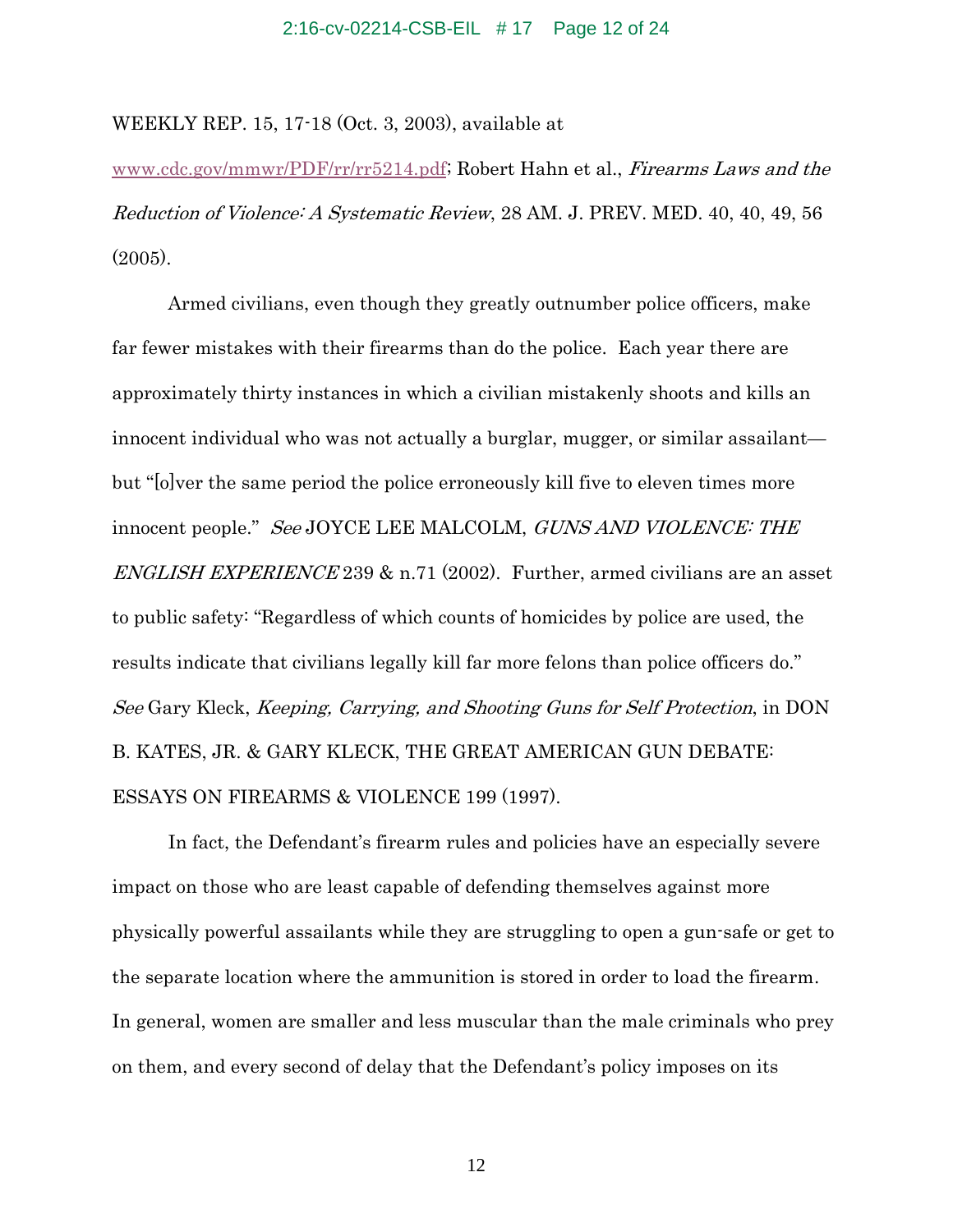#### 2:16-cv-02214-CSB-EIL # 17 Page 13 of 24

female foster parents could be the difference between life and death. When the realworld example of Colleen Shults being in potential danger due to her employment is considered, the Defendant's policy is particularly harsh, and results in a decision that the Defendant passes off cavalierly (If the Plaintiffs want Second Amendment rights, don't be a foster parent), but is truly much more complicated and untenable than that.

Using the two step framework laid out in *Ezell v, City of Chicago*, 651 F.3d 684 (7th Cir. 2011), the Defendant's firearms rules and policies cannot survive constitutional scrutiny. As in Ezell, Plaintiffs are the law-abiding responsible citizens who have full Second Amendment rights under Heller. 651 F.3d at 708. Banning functional firearms from home use clearly implicates Second Amendment rights (See Heller, 554 U.S. at 636). Because the Defendant's rules and policies strike at the core of the Second Amendment right (Id. at 630), strict scrutiny applies.

The IDCFS's stated reason of protecting foster children is almost certainly considered a compelling interest; in fact, the Plaintiffs bring this suit so that they may be better able to protect foster children and the rest of their family.

However, the Defendants' rules are not narrowly tailored to achieve that interest. While, as noted in the recent scheduling conference, the answer to this issue may lie in the eventual expert testimony, but it is clear that firearms have successfully been used for self-defense many times, which is something the State very much wants to ignore.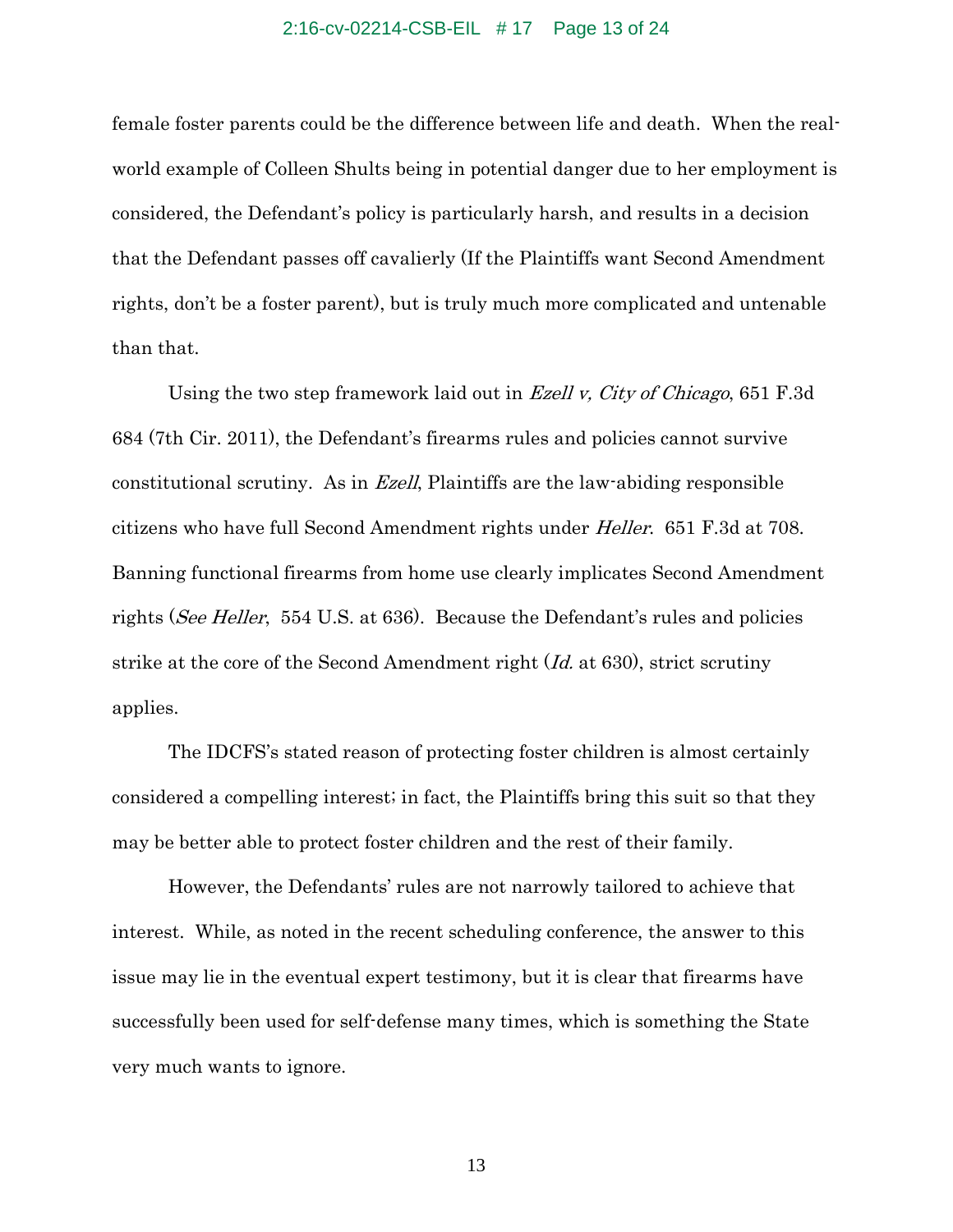#### 2:16-cv-02214-CSB-EIL # 17 Page 14 of 24

At least 19 professionally conducted national surveys have specifically asked respondents whether they had used a gun for self-protection. Despite wide variation in the details of the surveys, all indicated huge numbers of defensive gun uses each year, ranging from 800,000 to 3.6 million (Kleck, Gary, The Frequency of Defensive Gun Use, Chapter 6 in Armed, edited by Gary Kleck and Don B. Kates. NY: Prometheus Books., pp. 214-229 (2001)). The most technically sound of the surveys indicated there were 2.5 million defensive gun uses in 1992 (Kleck, Gary and Gertz, Marc, Armed Resistance to Crime: The Prevalence and Nature of Self-Defense with a Gun, J. of Criminal Law and Criminology, v.86, n.1, pp. 150 $\cdot$ 187 (1995)).

That survey indicated that 36% of the defensive uses were carried out near but not in the defender's home and another 27% were carried out in locations that were neither near nor in the defender's home (*Id.* at 185). This leaves 37% of the defensive gun uses to have occurred in the defender's home. Thus, anywhere from 296,000 to 1,332,000 defensive uses in 1992 occurred in the defender's home, and anywhere from 288,000 to 1,296,000 defensive uses in 1992 occurred near the defender's home.

Since crime rates are only about half as high today as in 1992, the number of defensive gun uses is probably likewise about half what it was back then - perhaps about 1.25 million. Nevertheless, the number of defensive uses is still enormous. As a point of reference, in 2014 about 466,110 crimes were committed with firearms, including both crimes reported to the police and crimes not reported (U.S. Bureau of Justice Statistics. 2016. Criminal Victimization, 2014. Revised September 29, 2015.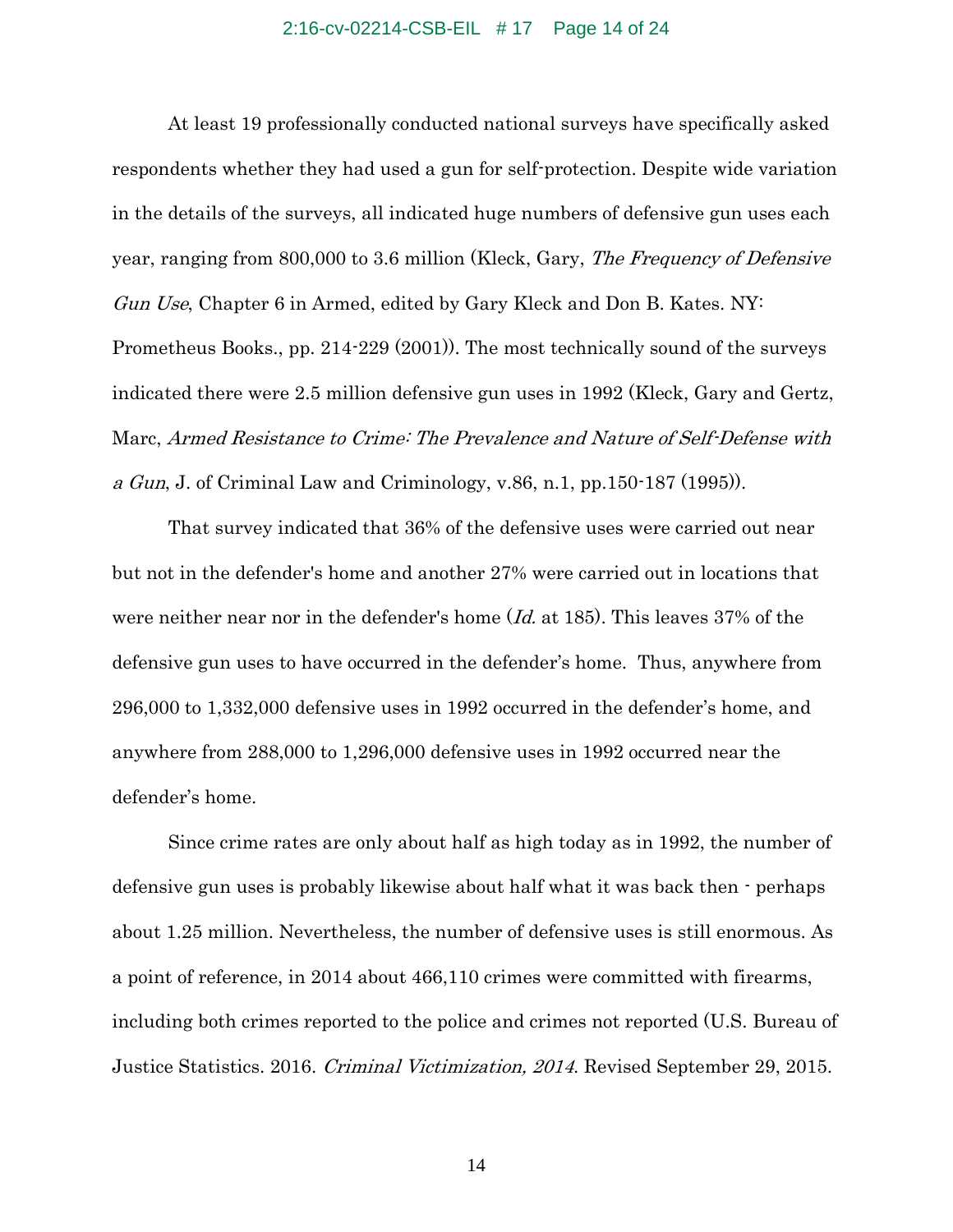## 2:16-cv-02214-CSB-EIL # 17 Page 15 of 24

Available online at http://www.bis.gov/content/pub/pdf/cvl 4.pdf, p.3). Defensive uses of guns by crime victims therefore appears to be about three times more common than crimes committed by offenders using guns.

Further, when people defend themselves with firearms, they are less likely to be injured or lose property than crime victims in otherwise similar circumstances who use other defensive strategies or who do not resist. Any position to the contrary is inconsistent with the best available research evidence.

Defensive gun use (DGU) is effective as well as frequent. The best available evidence on the effect of DGU on whether the victim is injured or loses property was generated in a series of analyses of data generated by the U.S. Census Bureau's National Crime Victimization Survey, which provides detailed information on selfprotective actions about the largest available, nationally representative sample of crime victimization incidents that Gary Kleck conducted with a series of colleagues (Kleck, Gary. Crime Control Through the Private Use of Armed Force, Social Problems 35(l):1-21 (1988); Kleck, Gary, and Susan Sayles, Rape and Resistance, Social Problems 37(2):149-162 (1990); Kleck, Gary, and Miriam DeLone, Victim Resistance and Offender Weapon Effects In Robbery, Journal of Quantitative Criminology 9(1):55-82 (1993); Tark, Jongyeon, and Gary Kieck. Resisting Crime: The Effects of Victim Action on the Outcomes of Crimes. Criminology, 42(4):861-909  $(2004)$ .

These studies uniformly indicate that crime victims who use guns in selfprotection are less likely to be injured or lose property than otherwise similar crime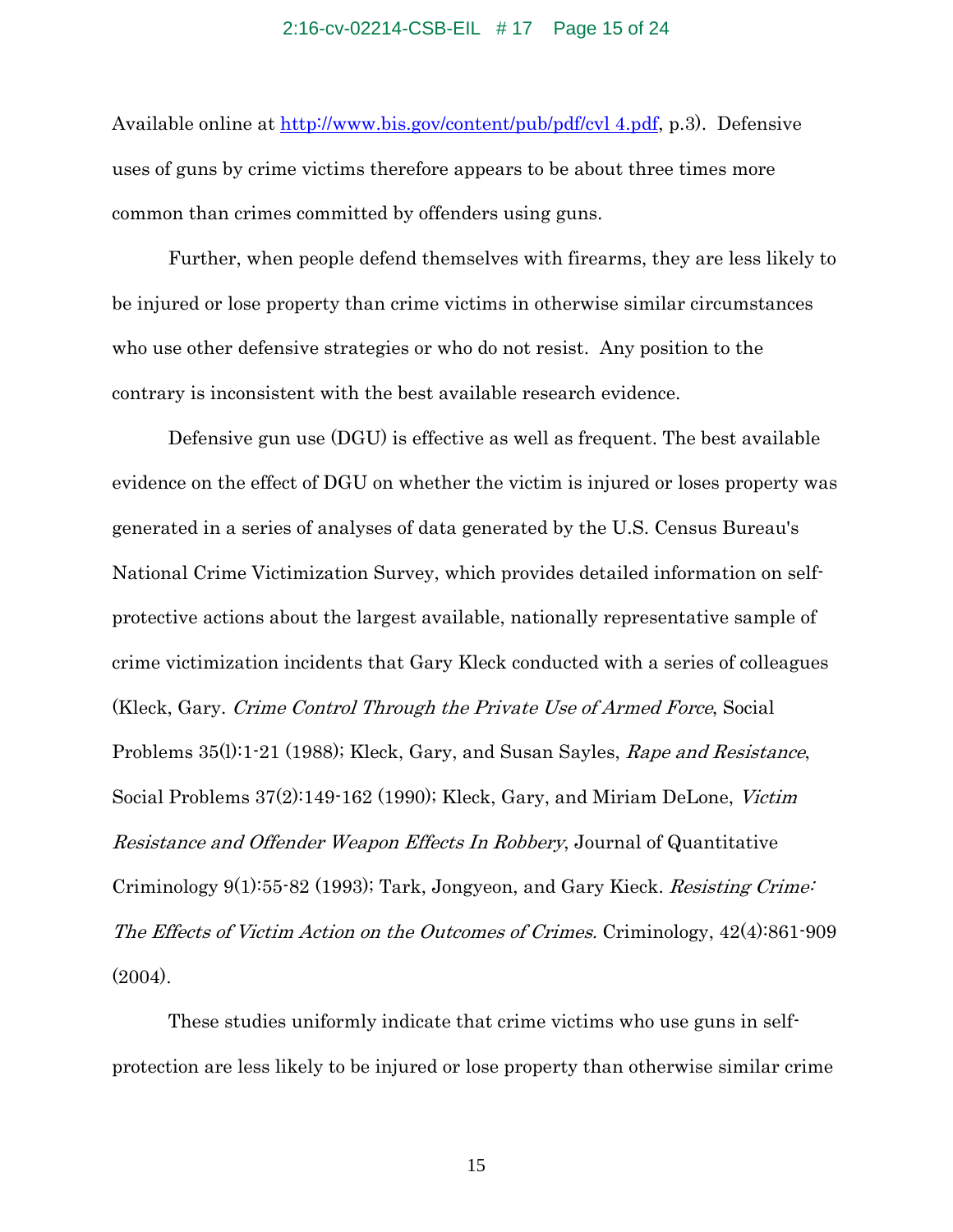## 2:16-cv-02214-CSB-EIL # 17 Page 16 of 24

victims who either used other self-defense strategies or did not resist at all. On the rare occasions that gun-using victims were injured, the injuries were inflicted on the victims before the victims used their guns defensively. Further, victims who defended themselves with guns tended to do so in more desperate circumstances, i.e. circumstances more threatening to the victim, than those who adopted other self-protection strategies. Gun users were more likely to be outnumbered, to be facing offenders with weapons, and to have already been injured before wielding the gun in self-defense. It is therefore all the more impressive that gun defenders managed to come out of the crimes with so little harm. As one measure of success in avoiding harm, the Tark and Kleck (2004) analysis found that only 2.4% of crime victims who used guns suffered any kind of injury after the defensive gun use, and less than 1% suffered any injury more serious than cuts and bruises (p. 878).

Thus, there is substantial public benefit in allowing law-abiding citizens to possess firearms for self-defense purposes, a benefit that would be all but eliminated since foster parents are denied the right guaranteed in Heller to possess functional firearms for self-defense purposes of (at the least) hearth and home. The Defendant's rules and policies are not narrowly tailored to achieve their claimed benefit. At the least, Plaintiffs have stated a claim that the Defendant has violated the Plaintiff's Second Amendment rights. The Defendant's Motion to Dismiss should be denied.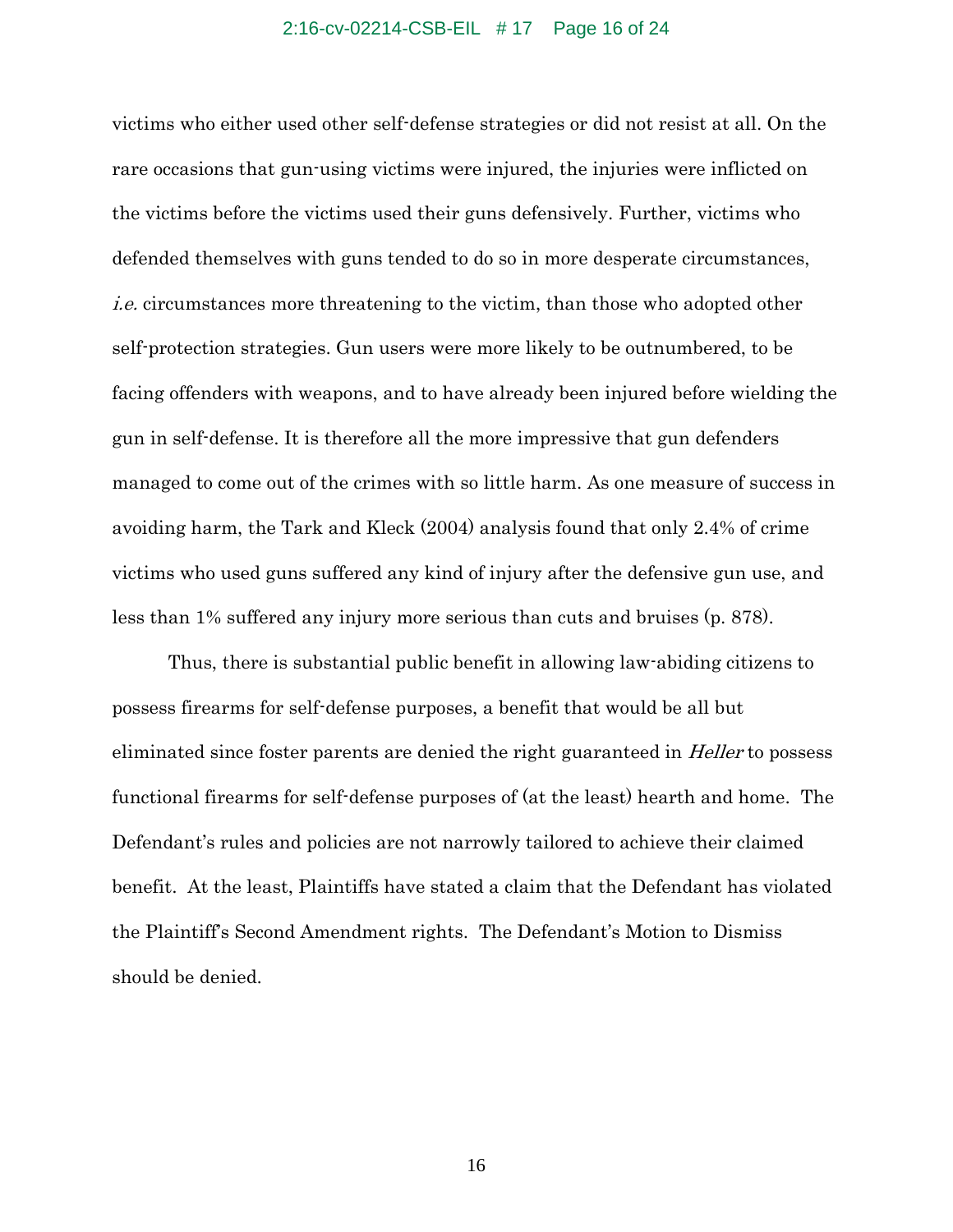## II. THE DEFENDANT'S POLICY VIOLATES THE FOURTEENTH AMENDMENT'S EQUAL PROTECTION AND DUE PROCESS CLAUSES.

Section 1 of the Fourteenth Amendment provides, in relevant part:

No state shall make or enforce any law which shall abridge the privileges or immunities of citizens of the United States; nor shall any state deprive any person of life, liberty, or property, without due process of law; nor deny to any person within its jurisdiction the equal protection of the laws.

U.S. Const. amend. XIV (emphasis added).

The Supreme Court has held:

Our prior decisions recognizing right to privacy guaranteed by the Fourteenth Amendment included "only personal rights that can be deemed 'fundamental' or 'implicit in the concept of ordered liberty.' Palko v. Connecticut, 302 U.S. 319, 325 (1937)." Roe v. Wade, 410 U.S. 113, 152 (1973). This privacy right encompasses and protects the personal intimacies of the home, the family, marriage, motherhood, procreation, and child rearing.

Paris Adult Theatre I v. Slaton, 413 U.S. 49, 65 (U.S. 1973) (Emphasis added)

In *Pierce v. Soc'y of Sisters*, 268 U.S. 510 (1925), the Supreme Court stated:

"Under the doctrine of *Meyer v. Nebraska*, 262 U.S. 390  $[(1923)]$ , we think it

entirely plain that the Act of 1922 [requiring public schooling for minors]

unreasonably interferes with the liberty of parents and guardians to direct the

upbringing and education of children under their control . . . [t]he child is not the

mere creature of the State; those who nurture him and direct his destiny have the

right, coupled with the high duty, to recognize and prepare him for additional

obligations." Id. at 534-535.

.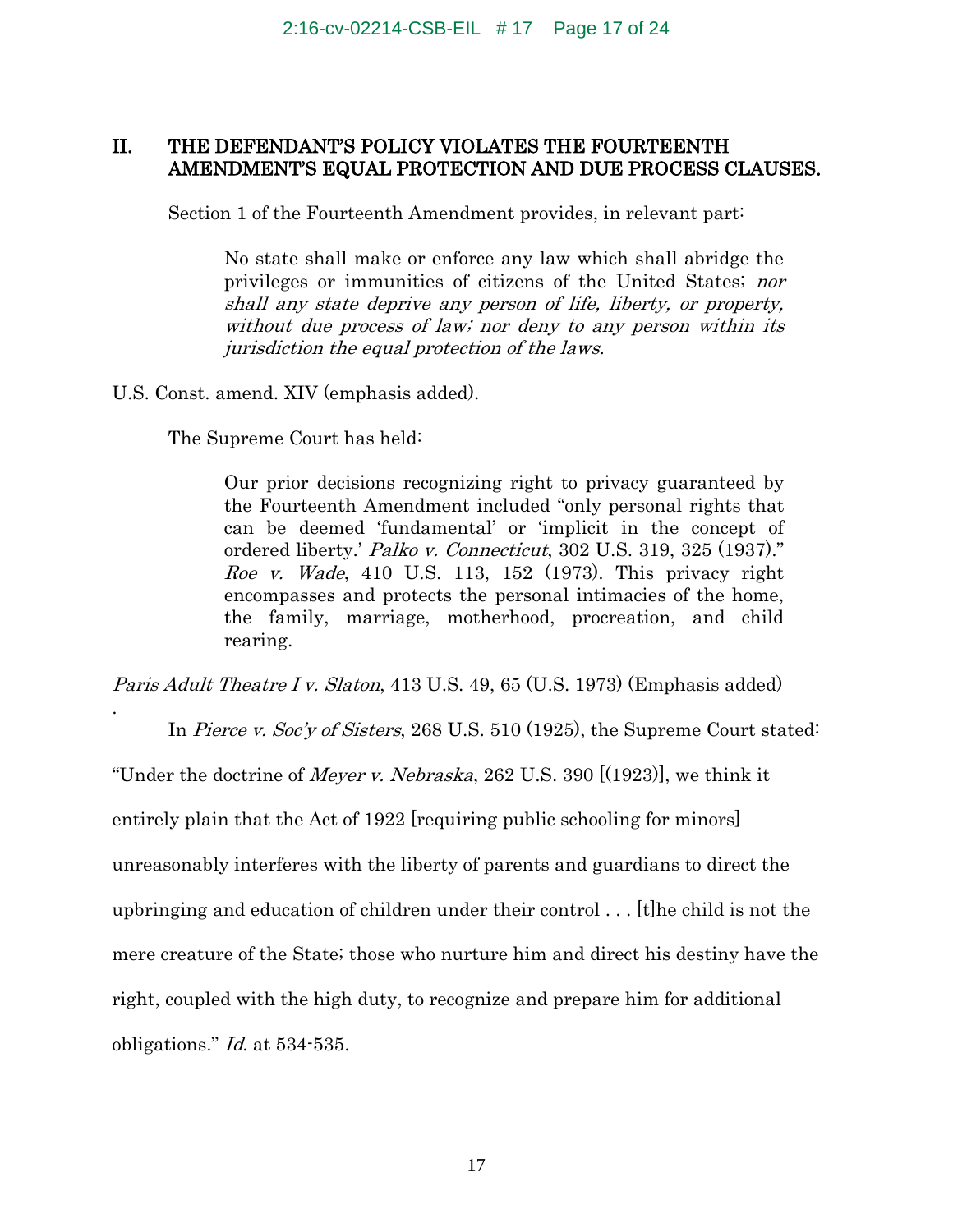### 2:16-cv-02214-CSB-EIL # 17 Page 18 of 24

"It is cardinal with us that the custody, care and nurture of the child reside first in the parents, whose primary function and freedom include preparation for obligations the state can neither supply nor hinder. Pierce v. Society of Sisters, supra. And it is in recognition of this that these decisions have respected the private realm of family life which the state cannot enter." *Prince v. Massachusetts*, 321 U.S. 158, 166 (1944).

While that principle apparently did not extend to Jehovah's Witnesses having their children selling religious literature on the street  $(Id$  at 170-71), it does extend to parents exercising lawful self-defense measures to protect those children in case of violent attack.

These principles have been more recently affirmed in *Troxel v. Granville*, 530 U.S. 57 (2000). In *Troxel*, the Court held that the Application of Washington state child-visitation-rights statute to allow visitation rights to paternal grandparents violated the mother's Fourteenth Amendment due process right to bring up her children. The Court stated: "The Fourteenth Amendment provides that no State shall 'deprive any person of life, liberty, or property, without due process of law.' We have long recognized that the Amendment's Due Process Clause, like its Fifth Amendment counterpart, 'guarantees more than fair process.' Washington v. Glucksberg, 521 U.S. 702, 719, 138 L. Ed. 2d 772, 117 S. Ct. 2258 (1997). The Clause also includes a substantive component that 'provides heightened protection against government interference with certain fundamental rights and liberty interests.' 521 U.S. at 720; see also Reno v. Flores, 507 U.S. 292, 301-302, 123 L. Ed.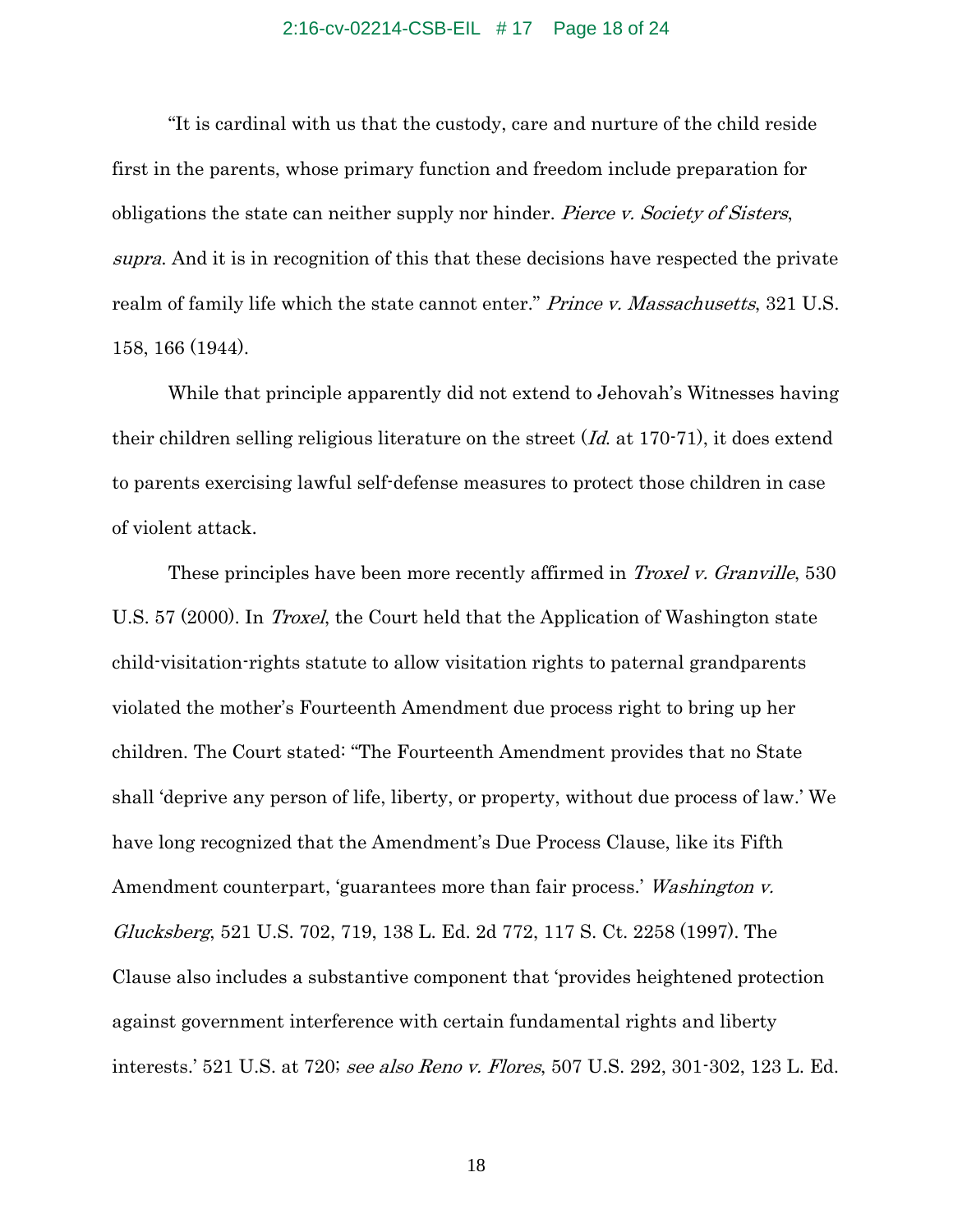### 2:16-cv-02214-CSB-EIL # 17 Page 19 of 24

2d 1, 113 S. Ct. 1439 (1993). The liberty interest at issue in this case  $\cdot$  the interest of parents in the care, custody, and control of their children  $\cdot \cdot$  is perhaps the oldest of the fundamental liberty interests recognized by this Court." Troxel, 530 U.S. at 65.

It is perhaps more complicated to determine liberty interests when dealing with foster children, although that concern should not exist when dealing with the natural or adopted children who are in the home with foster children (both of whom are potentially endangered due to the Defendant's policies), though it is clear that the foster parents do have protectable interests in caring for their foster children.

"By providing care for children and supporting the attachment of children to their families in a manner sensitive to each child's and family's unique needs, the foster parent serves the child, the family, and the community." 20 ILCS 520/1-5.

Pursuant to 20 ILCS 520/1-15, foster parents have the right to due process as to any investigation of them. Further, they have the responsibility to "advocate for children in the foster parent's care." 20 ILCS 520/1-20(3).

Further, the Tenth Circuit has recognized that foster relationships can be similar to natural-born relationships.

> [T]he Supreme Court has made clear that "biological relationships are not exclusive determination of the existence of a family." [Smith v. Organization of Foster Families for Equality & Reform, 431 U.S. 816, 843, 97 S. Ct. 2094, 53 L. Ed. 2d 14  $(1977)$  (hereinafter "*OFFER*"). Although a biological relationship bears some import, the Court stressed that "the importance of the familial relationship, to the individuals involved and to the society," rests in part on "the emotional attachments that derive from the intimacy of daily association, and from the role it plays in promoting a way of life through the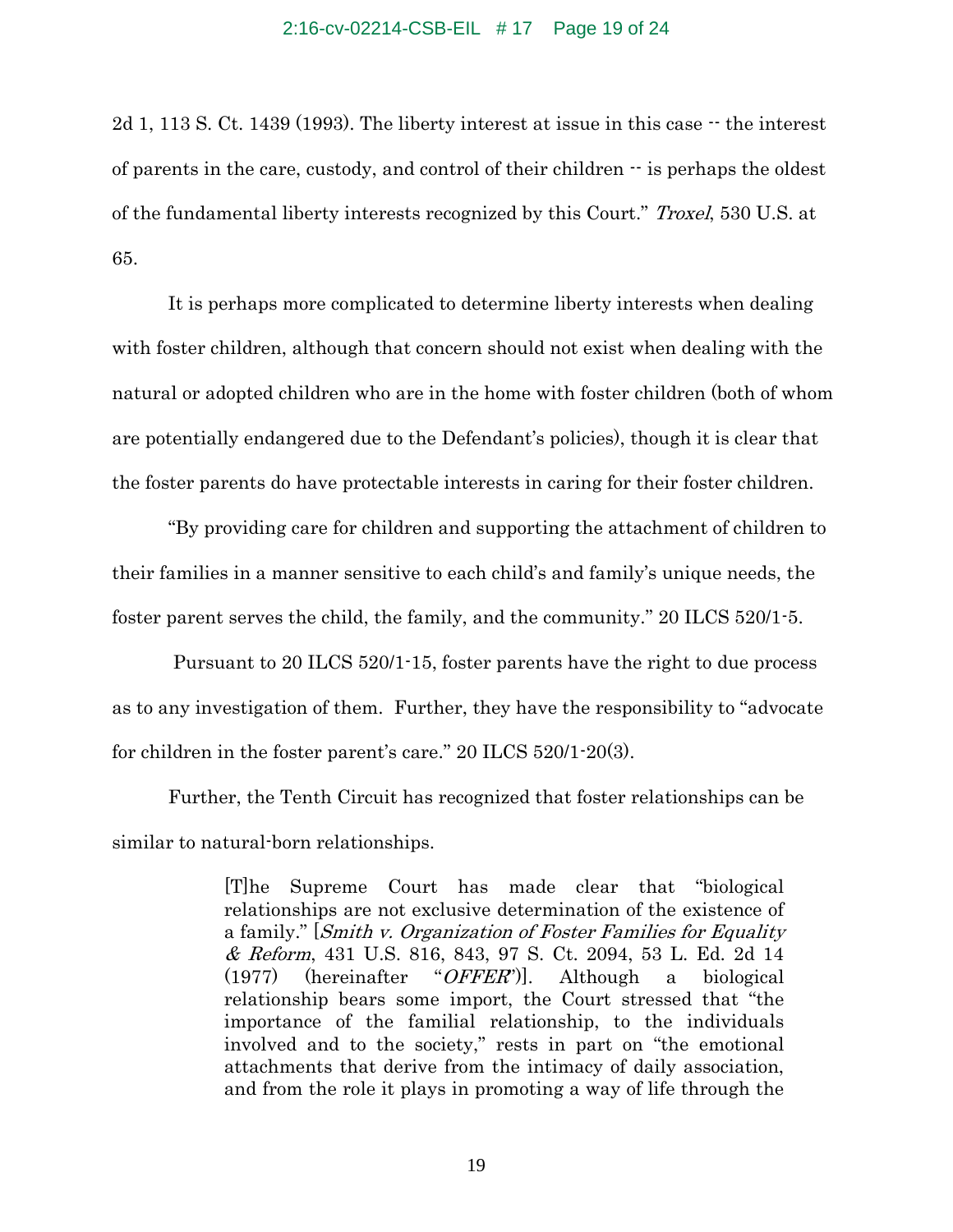instruction of children." Id. at 844 (quotation and alteration omitted). "No one would seriously dispute that a deeply loving and interdependent relationship between an adult and a child in his or her care may exist even in the absence of blood relationship." Id.

Elwell v. Byers, 699 F.3d 1208, 1215-1216 (10th Cir. 2012).

The *OFFER* Court acknowledged that foster families and biological families differ in at least one important respect: Unlike biological families, "whatever emotional ties may develop between foster parent and foster child have their origins in an arrangement in which the State has been a partner from the outset." Id. at 845. Nonetheless, the Court indicated that the liberty interest in family association may extend to foster parents in certain circumstances: At least where a child has been placed in foster care as an infant, has never known his natural parents, and has remained continuously for several years in the care of the same foster parents, it is natural that the foster family should hold the same place in the emotional life of the foster child, and fulfill the same socializing functions, as a natural family. For this reason, we cannot dismiss the foster family as a mere collection of unrelated individuals. Id. at 844.

Elwell, 699 F.3d at 1216.

In Spielman v. Hildebrand, 873 F.2d 1377 (10th Cir. 1989), we applied *OFFER* to a case involving preadoptive parents. We noted that the status of preadoptive parents "differs significantly" from that of typical foster-care parents, who care for children on a temporary basis because the object of the preadoptive placement was to locate a "permanent, stable home." Id. at 1384. Although they "have not yet attained the status of adoptive parents, who like natural parents, have a protected liberty interest in their familial relationships with their children," preadoptive parents have a more "significant relationship than foster care because of the possibility of developing a permanent adoptive relationship." Id. at 1384. On this basis, we distinguished several sibling-circuit cases holding that typical foster families lack a protected liberty interest in maintaining the foster home. Id.

Elwell, 699 F.3d at 1216.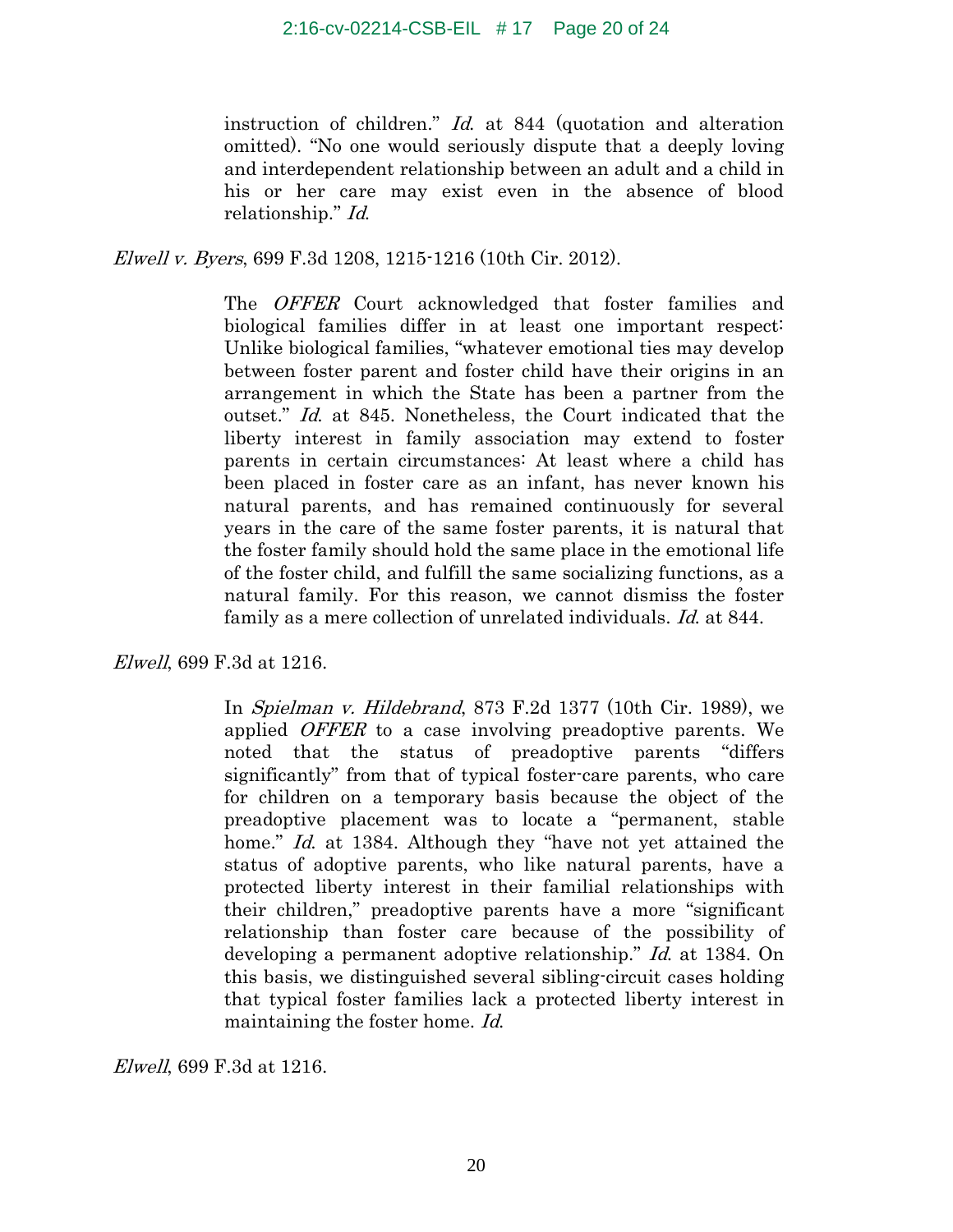### 2:16-cv-02214-CSB-EIL # 17 Page 21 of 24

The Shultses, who have fostered children, and are adopting one of them, certainly fit into the category of protected individuals described in Elwell, as do many others in the State of Illinois. Given that this case deals with two fundamental rights – that of the right to raise children and the right to armed selfdefense, the Defendant's firearms policy must survive strict scrutiny. Governmental classifications are subject to strict scrutiny under the Equal Protection Clause if they burden a fundamental right or target a suspect class. See Plyler v. Doe, 457 U.S. 202, 216-217 (1982). "To survive strict scrutiny, the government must show that its classification is narrowly tailored to achieve a compelling government interest." United States v. Virginia, 518 U.S. 515, 524 (1996) (gender discrimination). The State's firearms policy, discriminating and burdensome as it is, does not meet this standard.

And this is especially stark when it is considered that parents with only natural or adopted children enjoy full rights of self-defense under the Second Amendment. It is only when foster children are added to the mix that the right to armed self-defense dissipates. And if the foster parents decline to give up their right to armed self-defense, they risk losing their foster children and their future abilities to foster. This is a violation of both sides of the Fourteenth Amendment coin: Plaintiffs' equal protection rights and substantive due process rights.

To be clear, Plaintiffs are not arguing (contrary to Defendant's argument on page 8 of his Response) that there is a fundamental constitutional right to be a foster parent, and thus the cases involving the rights of the family status of foster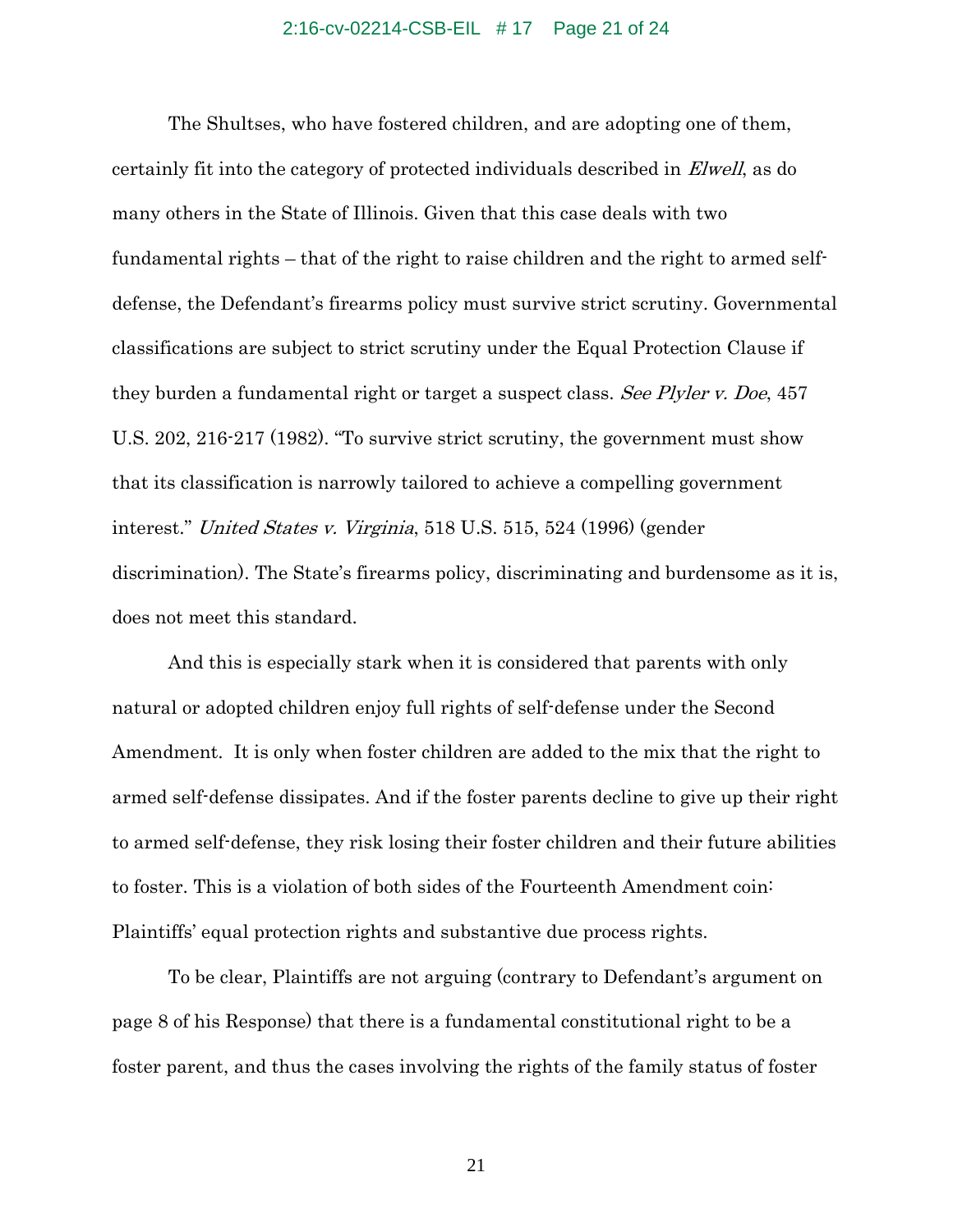### 2:16-cv-02214-CSB-EIL # 17 Page 22 of 24

parents versus birth parents are irrelevant. See, e.g., Procopio v. Johnson, 994 F.2d 325 (7th Cir. 1993). Further, Plaintiffs do not dispute that the State has the ability to set foster parent qualification and training requirements, such as in the Illinois Administrative Code sections cited by Defendant (Dkt. #10 at p.3-4), and to regulate the foster care system within constitutional limits, including things like water temperature, insuring financial stability for fostering, and having a telephone (Dkt. #10-3). However, the case law is clear that once one becomes a foster parent that certain liberty interests attach to that status, per Section 15 of the Foster Care Act.

Rather, the question is whether the State can condition the ability to be a foster parent on the foregoing of Second Amendment rights, and, once one is a foster parent who does enjoy a liberty interest, can that interest be threatened or revoked for exercising a fundamental constitutional right such as in the Second Amendment. In either case, the answer is no.<sup>1</sup>

Plaintiffs are also aware the District Court in *Jones v. Ada S. McKinley* Community Services, 1989 U.S. Dist. LEXIS 14312 (N.D.Ill. 1989) noted in dicta that foster parents are not a protected class, but Plaintiffs assert the law has evolved in the intervening 28 years, and it cannot be denied that foster parents are afforded at least some liberty interests when it comes to the care and raising of the children in their home. Further, the Courts' holdings in *Heller, McDonald* and Moore unequivocally show that the Second Amendment right to armed self-defense is fundamental, both inside and outside the home. Whatever level of heightened

 $\overline{a}$ 

 $1$  Although being as this is a Motion to Dismiss, at a minimum the answer should be to determine that on the merits after the discovery process.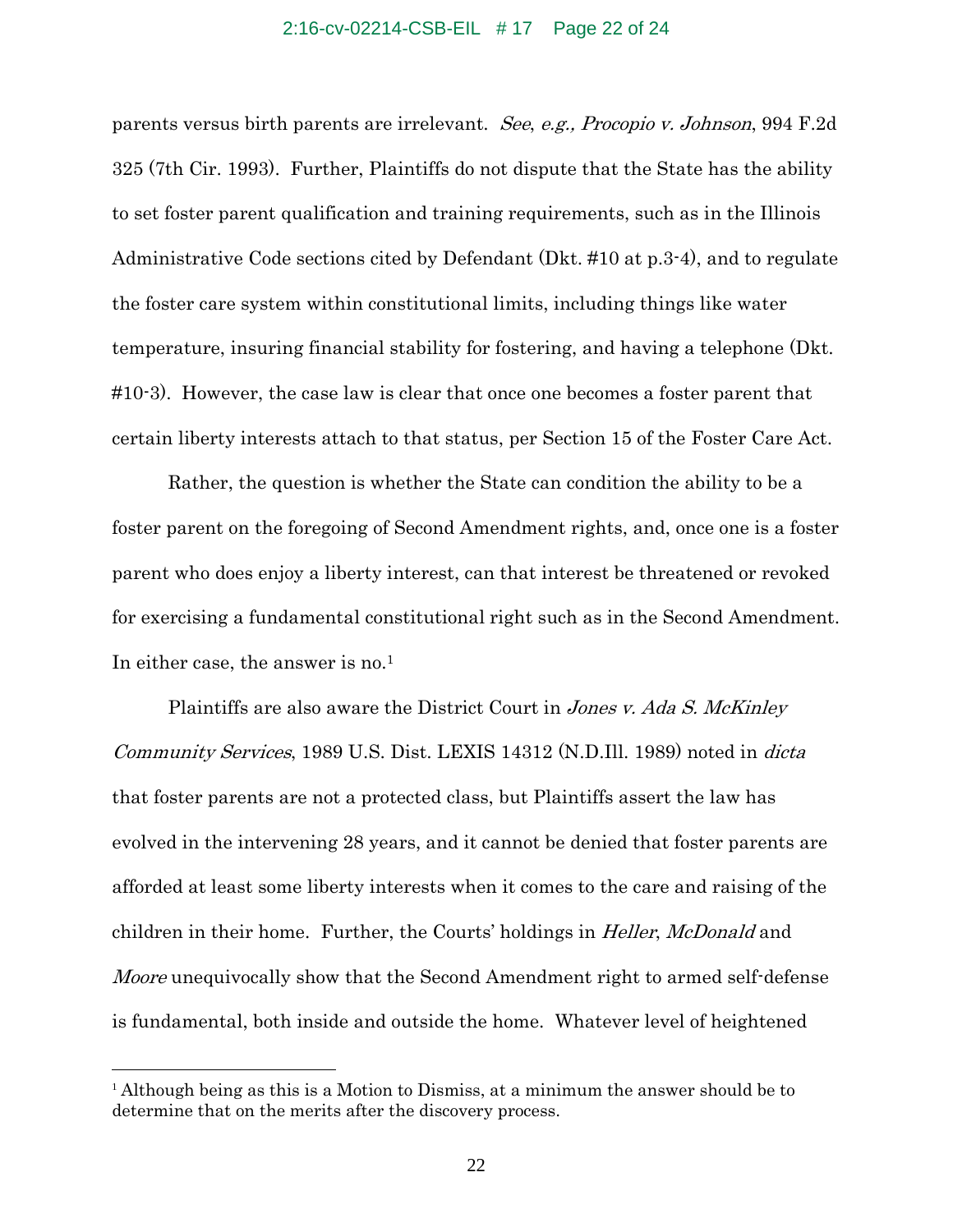scrutiny is applied to the Defendant's policy, the policy does not meet the standard. Plaintiffs have stated a claim in their Complaint, and the Defendant's Motion to Dismiss should be denied.

## **CONCLUSION**

WHEREFORE, the Plaintiffs, KENNETH V. SHULTS, COLLEEN M. SHULTS, SECOND AMENDMENT FOUNDATION, INC., and ILLINOIS STATE RIFLE ASSOCIATION, requests this honorable court to deny the Defendant's Motion to Dismiss in its entirety, and for any and all further relief as this court deems appropriate.

Dated: January 5, 2017 Respectfully submitted,

/s/ David G. Sigale Attorney for Plaintiffs

David G. Sigale (Atty. ID# 6238103) LAW FIRM OF DAVID G. SIGALE, P.C. 799 Roosevelt Road, Suite 207 Glen Ellyn, IL 60137 630.452.4547 dsigale@sigalelaw.com